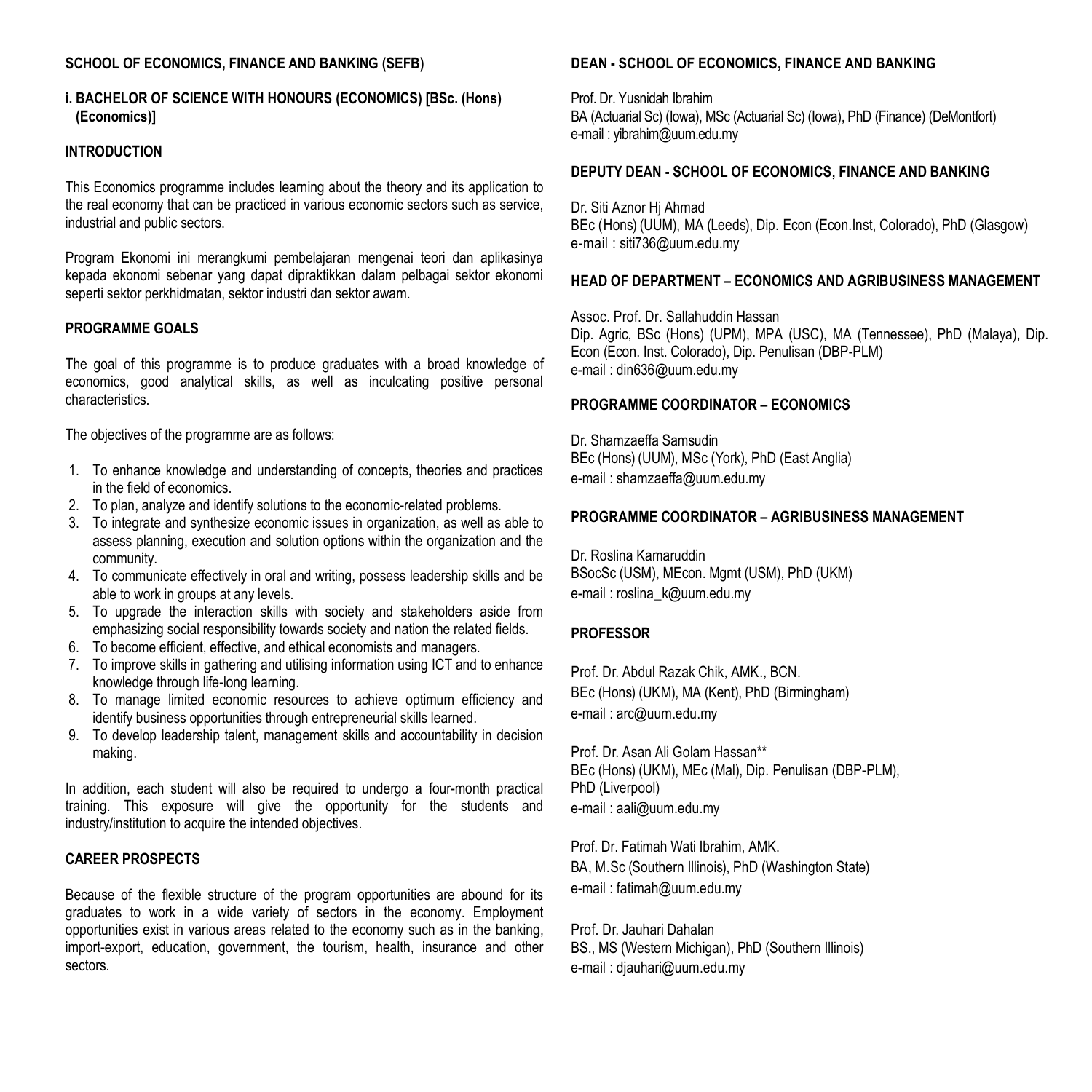## **VISITING PROFESSOR**

Prof. Datuk Dr. Amir Hussin Baharuddin Dip. Agric (Serdang), BSc Agri Econ (LSU), MSc (LSU), PhD (Missouri-Columbia, USA). e-mail : [amirhussin@uum.edu.my](mailto:amirhussin@uum.edu.my)

## **ASSOCIATE PROFESSOR**

Assoc. Prof. Dr. Ahmad Sobri Jaafar BEc (Hons) (Mal), MA (Western Michigan), PhD (Missouri- Columbia) e-mail : [sobri166@uum.edu.my](mailto:sobri166@uum.edu.my)

Assoc. Prof. Dr. Hussin Abdullah Dip. Educ (MPT), BEc, MBA (UKM), PhD (UKM) e-mail : [ahussin@uum.edu.my](mailto:ahussin@uum.edu.my)

Assoc. Prof. Dr. Jamal Ali\* BSc (UPM), MSoc. (USM), PhD (UUM) e-mail : [jamalali@uum.edu.my](mailto:jamalali@uum.edu.my)

Assoc. Prof. Dr. Juzhar Jusoh \*\* Dip.Pertanian (UPM), BSc, MA, PhD (Wisconsin-Madison) e-mail : [juzhar@uum.edu.my](mailto:juzhar@uum.edu.my)

Assoc. Prof. Dr. Lim Hock Eam BEc (Hons) (UUM), MSc (Univ. College, London), PhD (Monash) e-mail : [lheam@uum.edu.my](mailto:lheam@uum.edu.my)

Assoc. Prof. Dr. Mohd. Dan Jantan Dip.Agric (UPM), BSc (Iowa State), MSc (Arkansas), PhD (Northern Illinois) e-mail : [djantan@uum.edu.my](mailto:djantan@uum.edu.my)

Assoc. Prof. Dr**.** Nor' Aznin Abu Bakar BA, MSc (Portland), PhD (Surrey) e-mail : [noraznin@uum.edu.my](mailto:noraznin@uum.edu.my)

Assoc. Dr. Norehan Abdullah BA (Maryville Col., Tennessee), MA (West. Illinois), PhD (UKM) e-mail : [norehan@uum.edu.my](mailto:norehan@uum.edu.my)

Assoc. Prof. Rahimah Majid BEc (Hons) (UKM), MSocSc (Birmingham) e-mail : [mrahimah@uum.edu.my](mailto:mrahimah@uum.edu.my)

Assoc. Prof. Dr. Russayani Ismail BEc (Hons) (UIA), MSc, PhD (Exeter) e-mail : [rus1140@uum.edu.my](mailto:rus1140@uum.edu.my)

Assoc. Prof. Dr. Sallahuddin Hassan Dip. Agric, BSc (Hons) (UPM), MPA (USC), MA (Tennessee), PhD (Malaya), Dip. Econ (Econ. Inst. Colorado), Dip. Penulisan (DBP-PLM) e-mail : [din636@uum.edu.my](mailto:din636@uum.edu.my)

#### **SENIOR LECTURERS**

Dr. Abu Sufian Abu Bakar BEc (Hons), MEc (Mal), PhD (UKM) e-mail : [sufian@uum.edu.my](mailto:sufian@uum.edu.my)

Amizam Arzemi\* BEc (Hons)(UUM), MA (Manchester) e-mail : [amiz1112@uum.edu.my](mailto:amiz1112@uum.edu.my)

Anizah Md. Ali BEc (Hons) (UUM), MEc (UKM) e-mail : [anizah@uum.edu.my](mailto:anizah@uum.edu.my)

Azizah Md. Yusof BEc (Hons)(UUM), MEc(UKM) e-mail : [azizah@uum.edu.my](mailto:azizah@uum.edu.my)

Dr. Bakti Hasan Basri BEc (Hons) (UUM), MEc (Mal), PhD (Newcastle) e-mail : [bakti@uum.edu.my](mailto:bakti@uum.edu.my)

Dr. Cheah Yong Kang B.Soc.Sc., M.Ec.Mgmt. (USM), Ph.D. (UM) e-mail : yong@uum.edu.my

Dr. Ibrahim Yunus DAHP (UiTM), BEcSc (AgriBus) (Wisc USA), MEc (UKM), PhD (UMT) e-mail : ibrahimy@uum.edu.my

Dr. Irwan Shah Zainal Abidin BEc (Mal), MEc (Mal), PhD (UUM) e-mail : [irwanshah@uum.edu.my](mailto:irwanshah@uum.edu.my)

Lai Tian So BEc (Hons) (UUM), M.Sc (Iowa State) e-mail : [tslai@uum.edu.my](mailto:tslai@uum.edu.my)

Dr. Mohd. Razani Mohd. Jali BSc (Wisconsin-Green Bay), M.U.R.P. (Virginia Tech), PhD (Leeds) e-mail : [razani@uum.edu.my](mailto:razani@uum.edu.my)

Mohd. Saifoul Zamzuri Noor BEc ( Hons), MBA (UKM) e-mail : [saifoul@uum.edu.my](mailto:saifoul@uum.edu.my)

Muhammad Ridhuan Bos Abdullah BEc (Hons) (UKM), MEc (UPM) e-mail : [ridhuan@uum.edu.my](mailto:ridhuan@uum.edu.my)

Dr. Mukaramah Harun BEc (Hons), MSc (Portsmouth), PhD (UPM) e-mail : mukaramah@uum.edu.my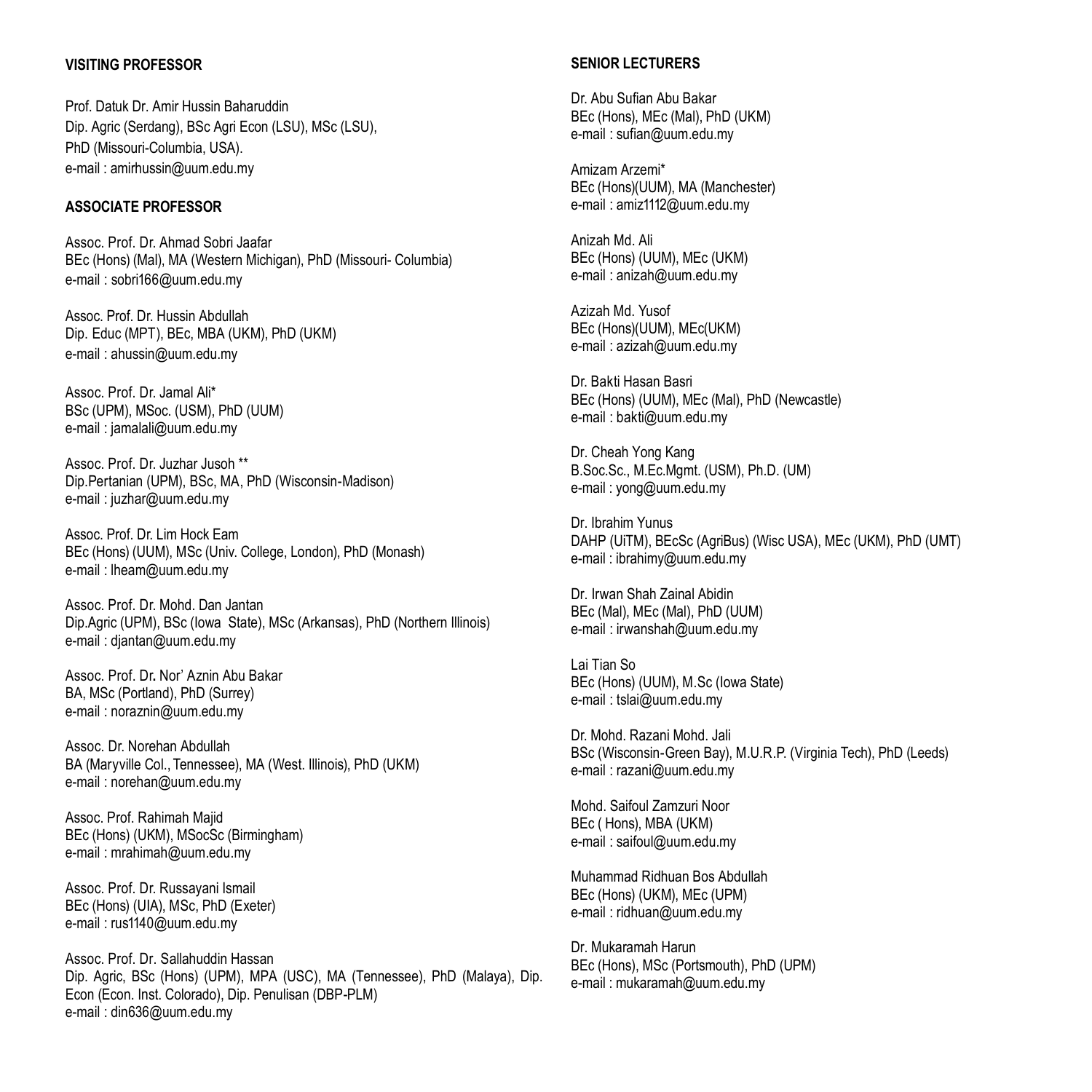Dr. Mukhriz Izraf Azman Aziz BEc (Hons) (UUM), MSc (Lancaster), PhD (UK) e-mail : [mukhriz@uum.edu.my](mailto:mukhriz@uum.edu.my)

Munzarina Ahmad Samidi \* BEc (Hons) (UIA), MSocSc (Birmingham) e-mail : [mun761@uum.edu.my](mailto:mun761@uum.edu.my)

Muszafarshah Mohd. Mustafa\*\* BEc (Hons) (UUM), MSc (Illinois), MA (WashU) e-mail : [muszafar@uum.edu.my](mailto:muszafar@uum.edu.my)

Nariman Mohd. Saad BEc (Hons) (Mal), MA (East Anglia) e-mail : [nariman@uum.edu.my](mailto:nariman@uum.edu.my)

Dr. Nor Azam Abdul Razak BSc (Mgmt) (Indiana), MEc (Tsukuba), PhD (Louisiana State) e-mail : [azam@uum.edu.my](mailto:azam@uum.edu.my)

Rizaudin Sahlan BEc (Hons), MEc (UKM) e-mail : [rizaudin@uum.edu.my](mailto:rizaudin@uum.edu.my)

Dr. Roslina Kamaruddin BSocSc (USM), MEcon. Mgmt (USM), PhD (UKM) e-mail : [roslina\\_k@uum.edu.my](mailto:roslina_k@uum.edu.my)

Dr. Shamsul Bahrain Rawi BSc (San Jose State, California), MSc (York), PhD (Newcastle) e-mail : [shamsul@uum.edu.my](mailto:shamsul@uum.edu.my)

Dr. Shamzaeffa Samsudin BEc (Hons) (UUM), MSc (York), PhD (East Anglia) e-mail : [shamzaeffa@uum.edu.my](mailto:shamzaeffa@uum.edu.my)

Dr. Shri Dewi a/p Applanaidu BEc (Hons) (UUM), MEc (UKM), PhD (UPM) e-mail : [dewi@uum.edu.my](mailto:dewi@uum.edu.my)

Dr. Siti Aznor Hj. Ahmad BEc (Hons) (UUM), MA (Leeds), Dip.Econ (Econ.Inst. Colorado), PhD (Glasgow) e-mail : [siti736@uum.edu.my](mailto:siti736@uum.edu.my)

Dr. Siti Hadijah Che Mat BEc (Hons) (UUM), MEc (UPM), PhD (UUM) e-mail : [hadijah@uum.edu.my](mailto:hadijah@uum.edu.my)

Dr. Soon Jan Jan BEc (Hons) (UUM), MEc (UPM), MSc (Dec.Sc) (UUM), PhD (Otago) e-mail : [soon@uum.edu.my](mailto:soon@uum.edu.my)

#### **VISITING LECTURERS**

Dr. Akhilesh Chandra Prabhakar BEc (Hons) (TMUB), MEc (TMUB), PhD (JNU, New Delhi) e-mail : acp@uum.edu.my

Dr. Bardia Bakhtiar BA (Economics) (Tehran), Master in Urban Planning (Tehran), PhD (UPM) Postdoc (Energy Economics) (UKM) e-mail : bakhtyar@uum.edu.my

Dr. Elgilany Abdelhafeez Ahmed Diploma (Agri and Natural Sciences) (Gezira), BSc. (Hons) (Agri Sciences) (Dongola), MSc. (Agri Econ.) (Khartoum), PhD (Agri Econ.) (Khartoum – JLU Giessen), Postdoc (USM) e-mail [: elgilany@uum.edu.my](mailto:elgilany@uum.edu.my)

Assoc. Prof. Dr. Gazi Md. Nurul Islam BSS in Economics (Dhaka University), MSS in Econnomics (Dhaka University), PhD (Resource Economics) Universiti Putra Malaysia, Research Fellow (Institute of Agricultural and Food Policy Studies, Universiti Putra Mlaysia) e-mail: gazi@uum.edu.my

Dr. Md Rabiul Islam BEc (Hons)(Bangladesh), MEc (Bangladesh), PhD (UKM) e-mail [: rabiul@uum.edu.my](mailto::%20rabiul@uum.edu.my)

Dr. Muhammad Azam MA (Economics) (Peshawar, Pakistan), MPhil. (Economics) (Peshawar, Pakistan), PhD (Economics) (Peshawar, Pakistan) e-mail : drazam@uum.edu.my

Dr. Raii Jimoh Olaiide Bsc (Hons) (Unilorin, Nigeria), Msc (Unijos, Nigeria), Ph.D (UUM) e-mel:raji@uum.edu.my

#### **LECTURERS**

Asnida Shahidan\* BEc (Hons) (UUM), MEc (Mal) e-mail : [asnida@uum.edu.my](mailto:asnida@uum.edu.my)

Aznita Samsi BEc (Hons) (UUM), MEc (UPM) e-mail : [aznita@uum.edu.my](mailto:aznita@uum.edu.my)

Che Engku Mansoor Che Engku Ismail BEc (Hons) (UUM), MA (Manchester) e-mail : [mansor@uum.edu.my](mailto:mansor@uum.edu.my)

Fuad Mohamed Berawi BEc (Hons), MEc (UKM)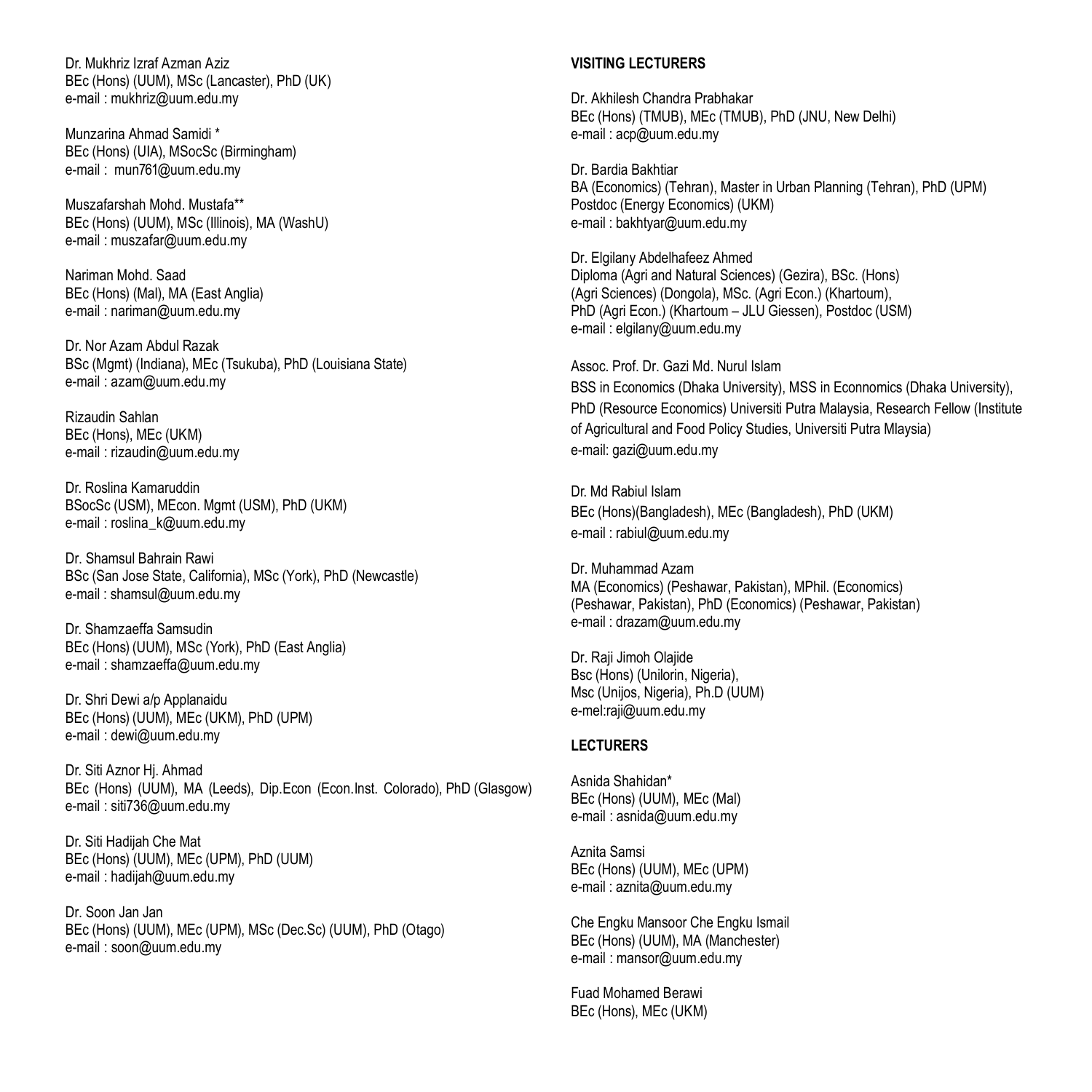e-mail : [fuad@uum.edu.my](mailto:fuad@uum.edu.my)

Mahadi Naina Mohamed, P.K.T. BEc (Hons) (UUM), MA (East Anglia) e-mail : [mahadi@uum.edu.my](mailto:mahadi@uum.edu.my)

Mohamad Helmi Hidthiir BEc (Hons) (UUM), MEc (UPM) e-mail : [helmi@uum.edu.my](mailto:helmi@uum.edu.my)

Mohd. Fahmi Mohd Yusof \* BSc (Warwick), MBA (UiTM) e-mail : [fahmi@uum.edu.my](mailto:fahmi@uum.edu.my)

Mohd. Faisol Md. Salleh BA (Hons), MA (Concordia) e-mail : [fais908@uum.edu.my](mailto:fais908@uum.edu.my)

Noor Sa'adah Sabudin B.Syariah (Mal), MSc (UiTM) e-mail : [saadah@uum.edu.my](mailto:saadah@uum.edu.my)

Nor Fadzlin Mohammad Bahar BEc (Hons) (UUM), MEc (UKM) e-mail : [norfadzlin@uum.edu.my](mailto:norfadzlin@uum.edu.my)

Normizan Bakar BEc (Hons), MEc (Kagoshima) e-mail : [normizan@uum.edu.my](mailto:normizan@uum.edu.my)

Norzilah Hj. Aziz BEc (Hons) (UKM), MSc (Central Michigan) e-mail : [zilah834@uum.edu.my](mailto:zilah834@uum.edu.my)

Norzita Jamil\* BEc (Hons) (UUM), MEc (UPM) e-mail : [norzita@uum.edu.my](mailto:norzita@uum.edu.my)

Nur Hikmah Zulhaid BEc (Hons) (UUM), MEc (UKM) e-mail : [nhikmah@uum.edu.my](mailto:nhikmah@uum.edu.my)

Nurul Faizah Halim BEc (Hons) (UUM), MEc (UUM) e-mail : [nfaizah@uum.edu.my](mailto:nfaizah@uum.edu.my)

Rusmani Musa\* BEc (Hons), MEc (UKM) e-mail : [rusmani@uum.edu.my](mailto:rusmani@uum.edu.my)

Dr. Shazida Jan Mohd Khan BEc (Hons) (UUM), MA (Essex) e-mail : [sjmohd@uum.edu.my](mailto:sjmohd@uum.edu.my)

Siti Norliza Jumali\* BEc (Hons) (UUM), MEc (UKM) e-mail : [jsliza@uum.edu.my](mailto:jsliza@uum.edu.my)

Wan Roshidah Fadzim BEc (Hons) (UUM), MEc (UPM) e-mail : [wanroshidah@uum.edu.my](mailto:wanroshidah@uum.edu.my)

Wan Zahrah Wan Din BA (Hons) (Laurentian), MA (Concordia) e-mail : [zahrah@uum.edu.my](mailto:zahrah@uum.edu.my)

Zalila Othman BA (Michigan), MA (Essex) e-mail : [zalila@uum.edu.my](mailto:zalila@uum.edu.my)

Zalina Mohd. Mohaideen Dip.Ed (Mal), BEc(Hons) (Mal), MEc (UKM) e-mail : [zalina@uum.edu.my](mailto:zalina@uum.edu.my)

Zalina Zainal BEc (Hons) (UUM), MEc (UKM) e-mail : [z.zainal@uum.edu.my](mailto:z.zainal@uum.edu.my)

## **TUTOR**

Ruhaida Saidon BEc (Hons) (UUM), MEc (UUM) e-mail : ruhaida@uum.edu.my

\* Study leave/Post-doc Studies/Sabbatical

\*\* Seconded/Unpaid leave

## **SUMMARY PROGRAMME REQUIREMENTS FOR BACHELOR OF SCIENCE WITH HONOURS (ECONOMICS) [BSc. (Hons) (Economics)]**

#### **RULES FOR CONFERMENT OF DEGREE**

In order to be awarded with the BSc. (Hons) (Economics), a student should take and pass at least **132 CREDIT HOURS** with a minimum of **2.00 CGPA**. The programme structure to be followed is :

|    | <b>COMPONENT</b>     | <b>CREDIT HOURS</b> |
|----|----------------------|---------------------|
| A. | UNIVERSITY CORE      | 25                  |
| B  | PROGRAMME CORE       | 104                 |
| C. | <b>FREE ELECTIVE</b> | 3                   |
|    | <b>TOTAL</b>         | 132                 |
|    |                      |                     |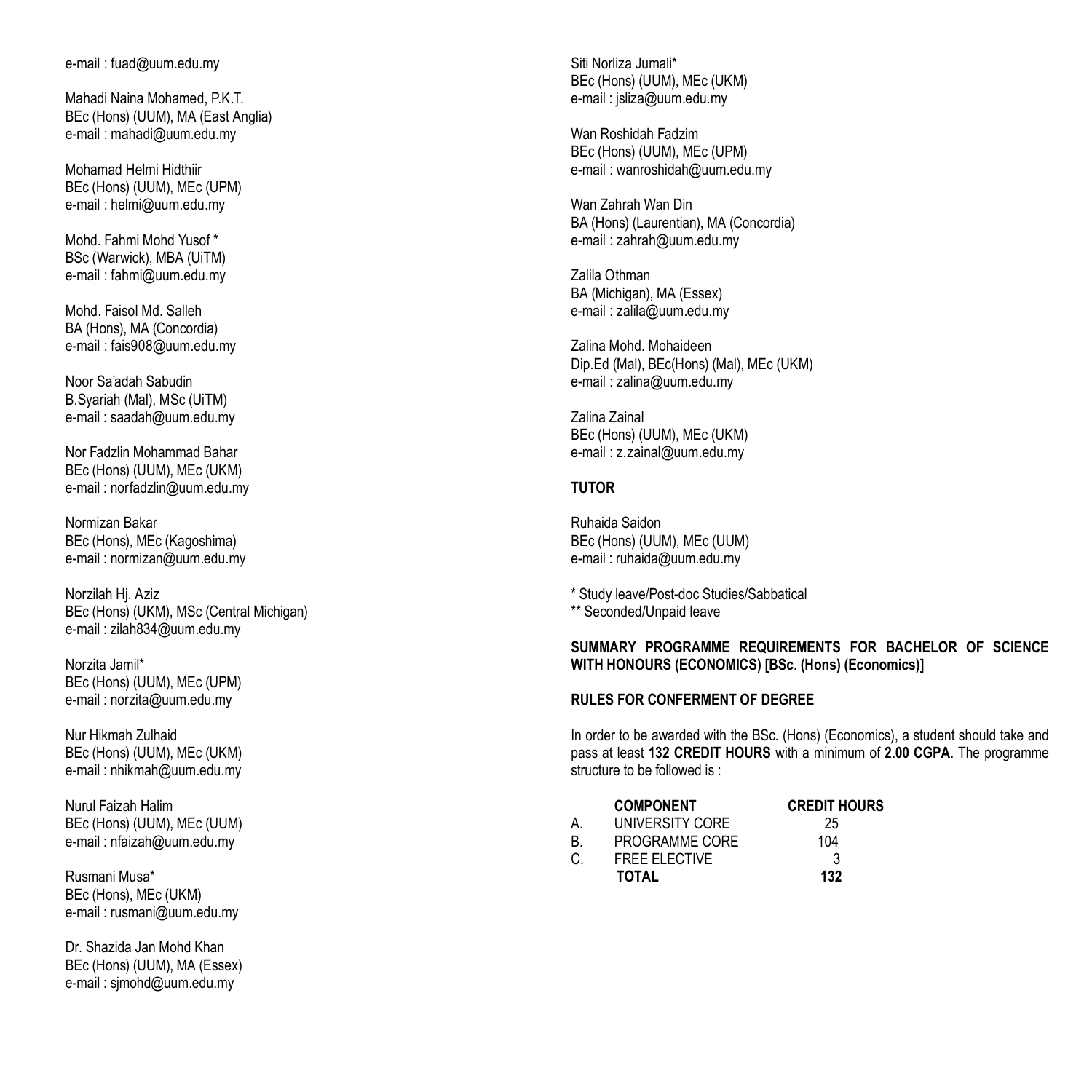## **PROGRAMME STRUCTURE FOR BACHELOR OF SCIENCE WITH HONOURS (ECONOMICS) [BSc. (Hons) Economics)]**

| <b>COMPONENTS</b>                                        | <b>CREDIT HOURS</b> |
|----------------------------------------------------------|---------------------|
| A. UNIVERSITY CORE COURSES                               | 25                  |
| <b>B. PROGRAMME CORE COURSES</b>                         | 104                 |
| Economic Theory                                          | 15                  |
| <b>Economics Complements</b>                             | 18                  |
| Quantitative and Research Skills                         | 15                  |
| Social Science, Management and Information<br>Technology | 15                  |
| Language and Communication Skills                        | 6                   |
| Practicum and Academic Research Paper                    | 14                  |
| Programme Electives                                      | 24                  |
| <b>C. FREE ELECTIVE</b>                                  | 3                   |
| ΤΩΤΑΙ                                                    | 132                 |

## **PROGRAMME STRUCTURE**

#### **A. UNIVERSITY CORE COURSES (25 CREDIT HOURS)**

| <b>COURSES</b>  |                                     | <b>CREDIT HOURS</b> |
|-----------------|-------------------------------------|---------------------|
| SADN1013        | Islamic and Asian Civilization      | 3                   |
| SADN1043        | <b>Ethnic Relations</b>             | 3                   |
| SADN1033        | Malaysian Citizenship Studies       | 3                   |
| SBLE1033        | English For Communication I         | 3                   |
| SBLE1043        | <b>English For Communication II</b> | 3                   |
| SBLE2103        | Process Writing                     | 3                   |
| <b>BPME1013</b> | Introduction to Entrepreneurship    | 3                   |
| VXXX4           | Co-Curriculum                       |                     |

## **B. PROGRAMME CORE COURSES (104 CREDIT HOURS)**

| <b>BEEB1013</b> | <b>Economic Theory (15 Credits)</b><br>Principles of Economics | 3 |
|-----------------|----------------------------------------------------------------|---|
|                 |                                                                |   |
| BEEB2013        | Microeconomics                                                 | 3 |
| BEEB2023        | Macroeconomics                                                 | 3 |
| BEEB3013        | Intermediate Microeconomics                                    | 3 |
| BEEB3023        | Intermediate Macroeconomics                                    | 3 |
|                 | <b>Economics Complements Courses (18 Credits)</b>              |   |
| <b>BEED1013</b> | Malaysian Economy                                              | 3 |
| <b>BEED2013</b> | <b>Development Economics</b>                                   | 3 |
| BEEP2013        | <b>Public Economics</b>                                        | 3 |
| <b>BEEM2033</b> | Monetary Theory and Institutions                               | 3 |
| BEET2013        | International Economics                                        | 3 |
| <b>BEES3033</b> | History of Economic Thoughts                                   | 3 |
|                 | <b>Quantitative and Research Skills (15 Credits)</b>           |   |
| <b>BEEQ1013</b> | Introduction to Mathematical Economics                         | 3 |
| <b>BEEQ1023</b> | Introduction to Statistical Economics                          | 3 |

| BEEQ2013                           | <b>Mathematical Economics</b>                                         | 3                                               |
|------------------------------------|-----------------------------------------------------------------------|-------------------------------------------------|
| <b>BEEQ2023</b><br><b>BEER3043</b> | <b>Basic Econometrics</b><br>Research Methods                         | 3<br>3                                          |
|                                    |                                                                       |                                                 |
|                                    | Social Science, Management and Information Technology (12 Credits)    |                                                 |
| SGDN1043                           | Ethics and Scientific Thinking                                        | 3                                               |
| BKAL1013                           | <b>Business Accounting</b>                                            | 3                                               |
| <b>BPMN1013</b>                    | Introduction to Management                                            | 3                                               |
| STID1013                           | Information System in Organisation                                    | 3                                               |
|                                    | Language and Communication Skills (6 Credits)                         |                                                 |
| <b>SBLM1053</b>                    | Malay Language for Management                                         | 3                                               |
|                                    | AND choose ONE (1) of the following English Language courses:         |                                                 |
| SBLE2033                           | <b>Technical Writing</b>                                              | 3                                               |
| <b>SBLE2043</b>                    | Small Group Communication                                             |                                                 |
| <b>SBLE2063</b>                    |                                                                       |                                                 |
|                                    | <b>Business Report Writing</b>                                        | $\begin{array}{c} 3 \\ 3 \\ 3 \\ 3 \end{array}$ |
| <b>SBLE2073</b>                    | Academic Writing                                                      |                                                 |
| <b>SBLE2083</b>                    | <b>Public Speaking</b>                                                |                                                 |
| <b>SBLE2093</b>                    | <b>Business and Professional Communication</b>                        |                                                 |
|                                    | Practicum and Academic Research Paper (14 Credits)                    |                                                 |
| <b>BEEX4908</b>                    | Practicum                                                             | 3                                               |
| BEER3996                           | Academic Research Paper                                               | 6                                               |
|                                    | <b>Programme Electives (24 Credits)</b>                               |                                                 |
|                                    | Choose 15 credits from the following courses offered by the Economics |                                                 |
| Programme:                         |                                                                       |                                                 |
|                                    |                                                                       |                                                 |
| <b>BEEA3013</b>                    | Agribusiness Finance                                                  | 3                                               |
| <b>BEEA3113</b>                    | <b>Agricultural Production Economics</b>                              | 3                                               |
| <b>BEEA3123</b>                    | Agribusiness Management                                               |                                                 |
| <b>BEEA3133</b>                    | <b>Agricultural Development Economics</b>                             | $\begin{array}{c} 3 \\ 3 \\ 3 \end{array}$      |
| <b>BEEA3153</b>                    | Agricultural Marketing                                                |                                                 |
| <b>BEEA3163</b>                    | International Agricultural Trade & Business                           |                                                 |
| <b>BEED3013</b>                    | Economics Development Issues and                                      | 3                                               |
|                                    | Policies                                                              |                                                 |
| <b>BEED3023</b>                    | Economic Planning                                                     | 3                                               |
| BEED3033                           | Regional Economics                                                    |                                                 |
| <b>BEED3043</b>                    | Project Appraisal                                                     |                                                 |
| <b>BEED3053</b>                    | <b>ASEAN Economic Development</b>                                     |                                                 |
| <b>BEED3063</b>                    | Demographic Economics                                                 |                                                 |
| <b>BEEE3053</b>                    | <b>Current Economic Issues</b>                                        |                                                 |
| <b>BEEE3073</b>                    | <b>Environmental Economics</b>                                        |                                                 |
| BEEE3083                           | <b>Natural Resource Economics</b>                                     |                                                 |
| BEEE3093                           | Natural Resource Evaluation                                           |                                                 |
| BEEE3103                           | Economic Analysis of Tourism                                          |                                                 |
| <b>BEEI2053</b>                    | Labour Economics                                                      |                                                 |
|                                    |                                                                       |                                                 |
| <b>BEEI3053</b>                    | Industrial Organisation                                               |                                                 |
| <b>BEEI3063</b>                    | Industrial Regulation                                                 |                                                 |
| <b>BEEI3073</b>                    | <b>Managerial Economics</b>                                           |                                                 |
| <b>BEEI3083</b>                    | <b>Industrial Study Analysis</b>                                      |                                                 |
| <b>BEEM2043</b>                    | <b>Banking Systems and Operations</b>                                 | 3                                               |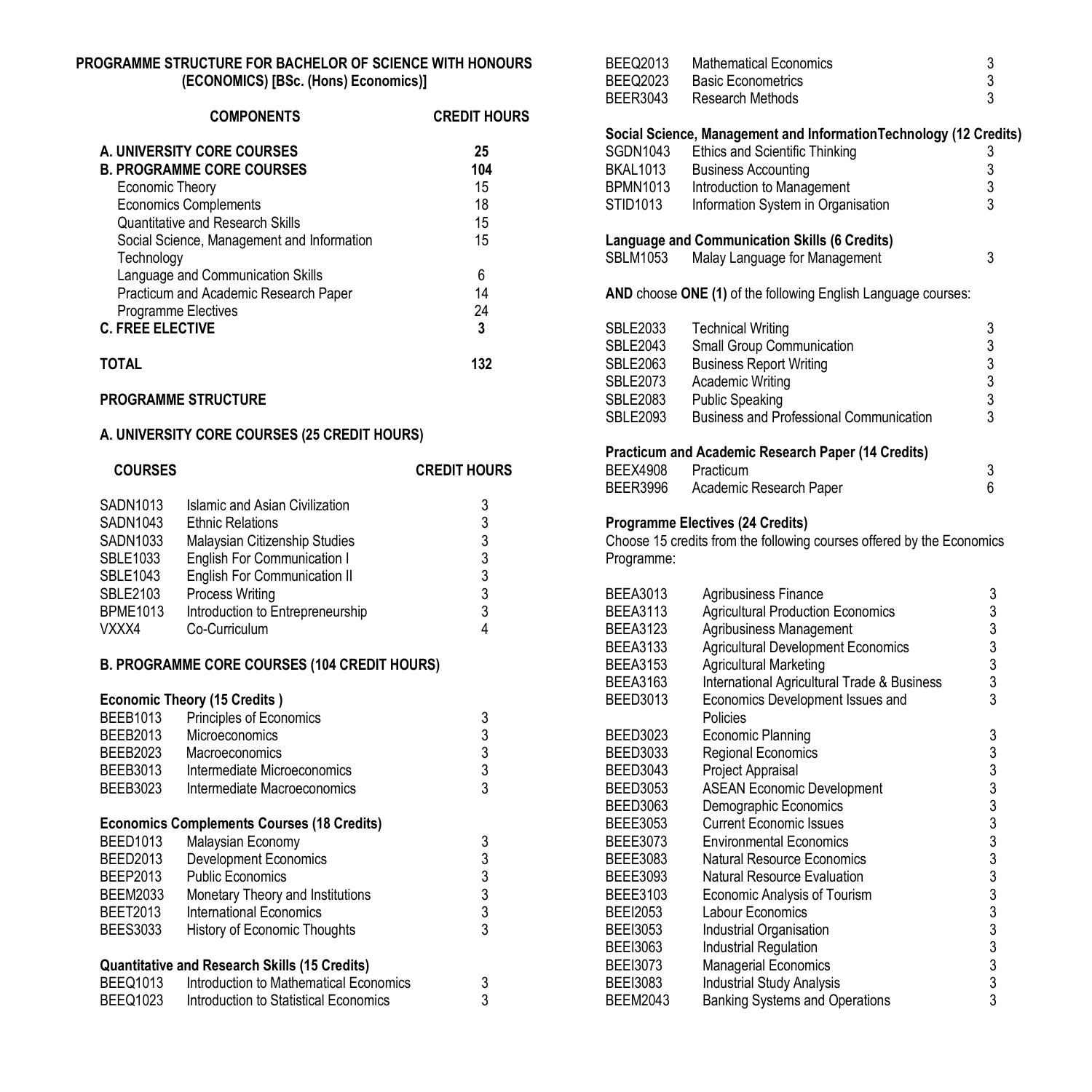| <b>BEEM3043</b> | <b>Monetary Economics</b>               | 3             |
|-----------------|-----------------------------------------|---------------|
| <b>BEEM3053</b> | <b>Investment Theory</b>                | 3             |
| <b>BEEM3063</b> | <b>International Monetary Economics</b> | 3             |
| <b>BEEM3073</b> | Monetary Economics in Developing        | 3             |
|                 | Countries                               |               |
| BEEP2023        | Welfare Economics                       | 3             |
| BEEP3013        | Public Finance                          |               |
| BEEP3023        | <b>Public Policy Analysis</b>           | $\frac{3}{3}$ |
| BEEP3033        | <b>Economics of Taxation</b>            | 3             |
| BEEP3083        | <b>Health Economics</b>                 | 3             |
| <b>BEEQ3023</b> | <b>Time Series Analysis</b>             | 3             |
| <b>BEEQ3033</b> | <b>Operations Research</b>              | 3<br>3<br>3   |
| <b>BEEQ3043</b> | <b>Sampling Survey Methods</b>          |               |
| <b>BEEQ3153</b> | <b>Forecasting Methods</b>              |               |
| <b>BEES2043</b> | <b>Economic Systems</b>                 | 3             |
| <b>BEES3093</b> | Islamic Economic System and Thoughts    | 3             |
| <b>BEET3013</b> | International Trade                     | 3             |
| <b>BEET3023</b> | International Finance                   | 3             |
| <b>BEET3033</b> | International Investment                | 3             |
| <b>BEET3043</b> | International Monetary and Institutions | 3             |

**OR** other courses offered by Economics Programme from time to time.

**AND** the following three courses:

| <b>SBLF1053</b> | Mandarin Language I   |  |
|-----------------|-----------------------|--|
| <b>SBLF2053</b> | Mandarin Language II  |  |
| SBLF3053        | Mandarin Language III |  |

\* Chinese students are exempt from taking these courses. However, they must register for other language courses.

## **C. FREE ELECTIVE (3 CREDIT HOURS)**

Students may choose **ONE (1)** of the courses offered by other degree programmes in the same college or by other colleges in the university, taking into consideration the following:

- (i) Fulfilling pre-requisite of the course if the course has a prerequisite.
- (ii) The course BEEB2033 Applied Economics cannot be a free elective.
- (iii) Equivalent courses cannot be considered as free elective courses such as the following:

| <b>Programme Core Courses</b> | <b>Equivalent Courses</b> |
|-------------------------------|---------------------------|
| BEEQ1013 Introduction to      | SQQM1023 Mathematics      |
| Mathematical Fconomics        | for Management            |
| BEEQ1023 Introduction to      | SQQS1013 Introduction to  |
| Statistical Economics         | <b>Statistics</b>         |

#### **PROGRAMME SUGGESTED COURSES BY SEMESTER FOR BACHELOR OF SCIENCE WITH HONOURS (ECONOMICS) [BSc. (Hons) Economics)]**

| Code             | <b>1st Semester</b>                                          |                | Code            | 2nd Semester                                |        |
|------------------|--------------------------------------------------------------|----------------|-----------------|---------------------------------------------|--------|
| <b>BEEQ1013</b>  | Introduction to Mathematical                                 | 3              | <b>BEEQ1023</b> | Introduction to                             | 3      |
|                  | Economics                                                    |                |                 | <b>Statistical Economics</b>                |        |
| <b>BEEB1013</b>  | Principles of Economics                                      | 3              | <b>BEEB2013</b> | <b>Microeconomics</b>                       | 3      |
| <b>SADN1033</b>  | Malaysian Citizenship Studies                                | 3              | <b>BEED1013</b> | Malaysian Economy                           | 3      |
| <b>SBLE1033</b>  | English for Communication I                                  | $\frac{3}{3}$  | <b>SBLE1043</b> | English for                                 | 3      |
| SADN1013         | Islamic and Asian Civilization<br>Co-curriculum              | 1              | SADN1043        | Communication II<br><b>Ethnic Relations</b> |        |
| Vxxxxx1          |                                                              |                | <b>SBLF1053</b> |                                             | 3<br>3 |
|                  |                                                              |                | Vxxxxx1         | Mandarin Language I<br>Co-curriculum        | 1      |
|                  | <b>TOTAL</b>                                                 | 16             |                 | <b>TOTAL</b>                                | 19     |
| Code             | 3rd Semester                                                 |                | Code            | <b>4th Semester</b>                         |        |
| <b>SGDN1043</b>  | <b>Ethics and Science Thinking</b>                           | 3              | <b>SBLM1053</b> | Malay Language for                          | 3      |
| <b>BEEB2023</b>  | <b>Macroeconomics</b>                                        | 3              |                 | Management                                  |        |
| <b>BEEQ2013</b>  | <b>Mathematical Economics</b>                                | 3              | <b>STID1013</b> | Information System in                       | 3      |
| <b>SBLE2103</b>  | Proces Writing                                               | 3              |                 | Organisation                                |        |
| <b>BKAL1013</b>  | <b>Business Accounting</b>                                   |                | BEEB3013        | Intermediate                                | 3      |
| <b>SBLF2053</b>  | Mandarin Language II                                         | $\frac{3}{3}$  |                 | Microeconomics                              |        |
| Vxxxxx1          | Co-curriculum                                                | 1              | <b>BEEQ2023</b> | <b>Basic Econometrics</b>                   | 3      |
|                  |                                                              |                | <b>BEED2013</b> | Development                                 | 3      |
|                  |                                                              |                |                 | Economics                                   |        |
|                  |                                                              |                | <b>SBLF3053</b> | Mandarin Language                           | 3      |
|                  |                                                              |                | Vxxxxx1         | Ш                                           |        |
|                  |                                                              |                |                 | Co-curriculum                               | 1      |
|                  | <b>TOTAL</b><br>5th Semester                                 | 19             | Code            | <b>TOTAL</b><br><b>6th Semester</b>         | 19     |
| Code<br>SBLEXXX3 |                                                              | 3              | <b>BPME1013</b> | Introduction to                             | 3      |
| <b>BPMN1013</b>  | <b>Optional English Course</b><br>Introduction to Management | 3              |                 | Entrepreneurship                            |        |
| <b>BEEB3023</b>  | Intermediate Macroeconomics                                  | 3              | <b>BEET2013</b> | International                               | 3      |
| <b>BEER3043</b>  | Research Methods                                             | 3              |                 | Economics                                   |        |
| BEEP2013         | Public Economics                                             | 3              | <b>BEES3033</b> | History of Economic                         | 3      |
| <b>BEEM2033</b>  | Monetary Theory and Institutions                             | $\overline{3}$ |                 | Thoughts                                    |        |
|                  |                                                              |                | BEEXXXX3        | Programme Elective                          | 3      |
|                  |                                                              |                | BEEXXXX3        | Programme Elective                          | 3      |
|                  |                                                              |                | BEEXXXX3        | Programme Elective                          | 3      |
|                  |                                                              | 18             |                 | <b>TOTAL</b>                                | 18     |
|                  |                                                              |                |                 |                                             |        |
| Code             | <b>TOTAL</b><br><b>7th Semester</b>                          |                | Code            | 8th Semester                                |        |
| BEExxxx3         |                                                              |                | <b>BEEX4908</b> | Practicum                                   | 8      |
| BEExxxx3         | Programme Elective<br>Programme Elective                     | 3<br>3         |                 |                                             |        |
| 3                | Free Elective                                                | 3              |                 |                                             |        |
| <b>BEER3996</b>  | Academic Research Paper                                      | ĥ              |                 |                                             |        |
|                  | <b>TOTAL</b>                                                 | 15             |                 | <b>TOTAL</b>                                | 8      |

## **Total Credits: 132 credit hours**

## **ii. BACHELOR OF SCIENCE WITH HONOURS (AGRIBUSINESS MANAGEMENT) [BSc. (Hons) (Agribus. Mgmt.)]**

## **INTRODUCTION**

This programme is multi-disciplined, combining business management science and agricultural science. The purpose of the programme is to produce graduates who are efficient managers of firms based on agriculture and natural resource.

## **PROGRAMME GOALS**

The goal of the programme is to produce graduates with breadth and depth in knowledge, as well as positive personalities. Specifically, the goals are as follow: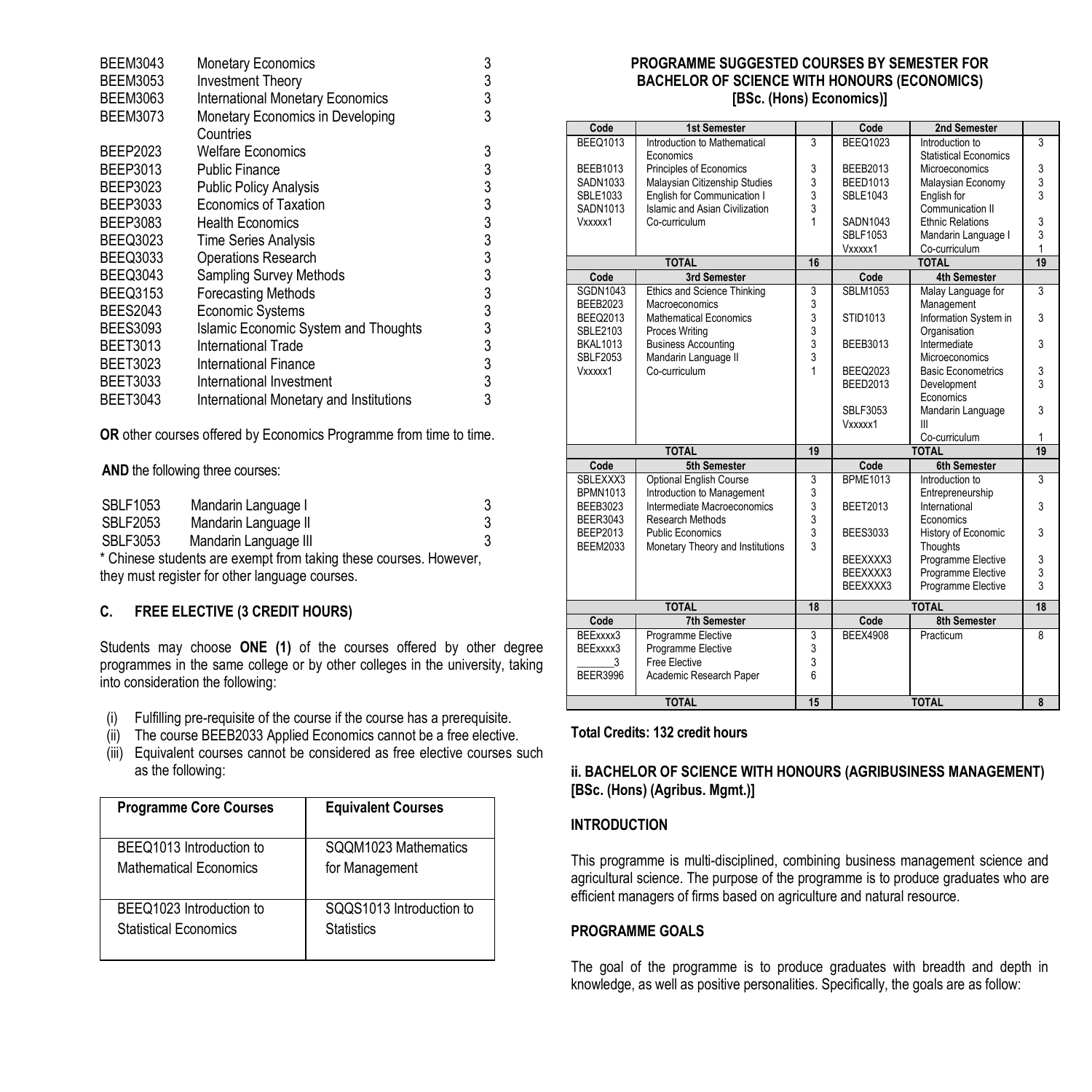- 1. To increase knowledge and comprehension of concepts, theories and practices in the science of agribusiness management.
- 2. To plan, analyse and identify solutions to problems in the field of agribusiness management.
- 3. To become efficient, effective, and ethical managers in agribusiness-related firms.
- 4. To integrate and synthesize agribusiness management issues, and to be able to assess planning, implementation, solving problems in the firm.
- 5. To manage and organize limited agricultural resources to achieve optimum efficiency, and to identify business prospects.

## **CAREER PROSPECTS**

With the launching of the Third National Agricultural Policy (DPN-3), career prospects for graduates in this field are bright. Due to the flexibility of the programme structure, its graduates can work in a wide range of sectors. The programme has also prepared the graduates to not only be efficient employees, but also to be capable managers, especially in agri-related sectors.

#### **PROGRAMME STRUCTURE FOR BACHELOR OF SCIENCE WITH HONOURS (AGRIBUSINESS MANAGEMENT) [BSc. (Hons) (Agribus. Mgmt.)]**

## **RULES FOR CONFERMENT OF DEGREE**

In order to be awarded with the BSc. (Hons) (Agribus. Mgmt.), a student should take and pass at least **132 CREDIT HOURS** with a minimum **2.00 CGPA**. The programme structure to be followed is :

|    | <b>COMPONENT</b>                                       | <b>CREDIT HOURS</b> |
|----|--------------------------------------------------------|---------------------|
| B. | UNIVERSITY CORE<br>PROGRAMME CORE<br>C. FREE ELECTIVES | 25<br>104<br>3      |

 **TOTAL 132**

| <b>COMPONENTS</b>                         | <b>CREDIT HOURS</b> |
|-------------------------------------------|---------------------|
| A. UNIVERSITY CORE COURSES                | 25                  |
| <b>B. PROGRAMME CORE COURSES</b>          | 104                 |
| <b>Basic Agricultural Science Courses</b> | 18                  |
| <b>Business Management Courses</b>        | 27                  |
| <b>Agricultural Management Courses</b>    | 27                  |
| Ethics and Thinking Science Course        |                     |
| Science Quantitative Course               | 9                   |
| Information Technology Course             | 3                   |
| Communication and Language Skills         |                     |
| Practicum                                 | 8                   |
| <b>C. FREE ELECTIVE</b>                   | 3                   |
|                                           | 132                 |

#### **PROGRAMME STRUCTURE**

#### **A. UNIVERSITY CORE COURSES (25 CREDIT HOURS)**

| <b>COURSES</b>  |                                                             | <b>CREDIT HOURS</b>                        |
|-----------------|-------------------------------------------------------------|--------------------------------------------|
| SADN1013        | Islamic and Asian Civilization                              | 3                                          |
| SADN1043        | <b>Ethnic Relations</b>                                     |                                            |
| SADN1033        | Malaysian Citizenship Studies                               |                                            |
| SBLE1033        | English for Communication I                                 |                                            |
| SBLE1043        | English for Communication II                                |                                            |
| <b>SBLE2103</b> | Process Writing                                             | 3333333                                    |
| <b>BPME1013</b> | Introduction to Entrepreneurship                            |                                            |
| VXXX4           | Co-Curriculum (Agricultural)                                | $\overline{4}$                             |
|                 | B. PROGRAMME CORE COURSES (104 CREDIT HOURS)                |                                            |
|                 | <b>Basic Agricultural Science Courses (18 Credit Hours)</b> |                                            |
| <b>BECA1013</b> | Biology                                                     | 3                                          |
| <b>BECA1023</b> | Chemistry                                                   | 3                                          |
| <b>BECA2013</b> | Animal Husbandry                                            |                                            |
| <b>BECA2023</b> | Food Science                                                | 3<br>3<br>3                                |
| <b>BECA2033</b> | Soil Science                                                |                                            |
| <b>BECA2043</b> | Agronomy                                                    | 3                                          |
|                 | <b>Business Management Courses (27 Credit Hours)</b>        |                                            |
| BPMN1013        | Introduction to Management                                  | 3                                          |
| <b>BKAL1013</b> | <b>Business Accounting</b>                                  | 3                                          |
| <b>BWFF1013</b> | <b>Basic Finance</b>                                        | $\frac{3}{3}$                              |
| BPMM1013        | Principles of Marketing                                     |                                            |
| <b>BPMN2023</b> | Organizational Behaviour                                    | $\begin{array}{c} 3 \\ 3 \\ 3 \end{array}$ |
| <b>BSMH2013</b> | Human Resource Management                                   |                                            |
| <b>BPMN3023</b> | <b>Strategic Management</b>                                 |                                            |
| BJMP2033        | Operation and Production Management                         | $\overline{3}$                             |
| <b>BPMM3263</b> | Supply Chain Management                                     |                                            |
|                 | Agricultural Management Courses (27 Credit Hours)           |                                            |
| <b>BEEB1013</b> | Principle of Economics                                      | 3                                          |
| <b>BEEB2013</b> | <b>Microeconomics</b>                                       | 3<br>3<br>3<br>3                           |
| BEEB2023        | Macroeconomics                                              |                                            |
| GLUL3223        | Agribusiness Law                                            |                                            |
| <b>BEEA3113</b> | <b>Agricultural Production Economics</b>                    |                                            |
| BEEA3033        | Agribusiness Finance                                        | 3<br>3                                     |
| <b>BEEA3123</b> | Agribusiness Management                                     |                                            |
| <b>BEEA3153</b> | <b>Agricultural Marketing</b>                               | $\overline{3}$<br>3                        |
| <b>BEEA3163</b> | International Agricultural Trade and Business               |                                            |
|                 | Ethics and Thinking Science Course (3 Credit Hours)         |                                            |
|                 | SGDN1043 Ethics and Thinking Science                        | 3                                          |
|                 | <b>Science Quantitative Course (9 Credit Hours)</b>         |                                            |
| SQQM1023        | Mathematics for Management                                  | 3                                          |
| SQQS1013        | Introduction to Statistics                                  | 3                                          |
| <b>BEER3043</b> | <b>Research Methods</b>                                     | 3                                          |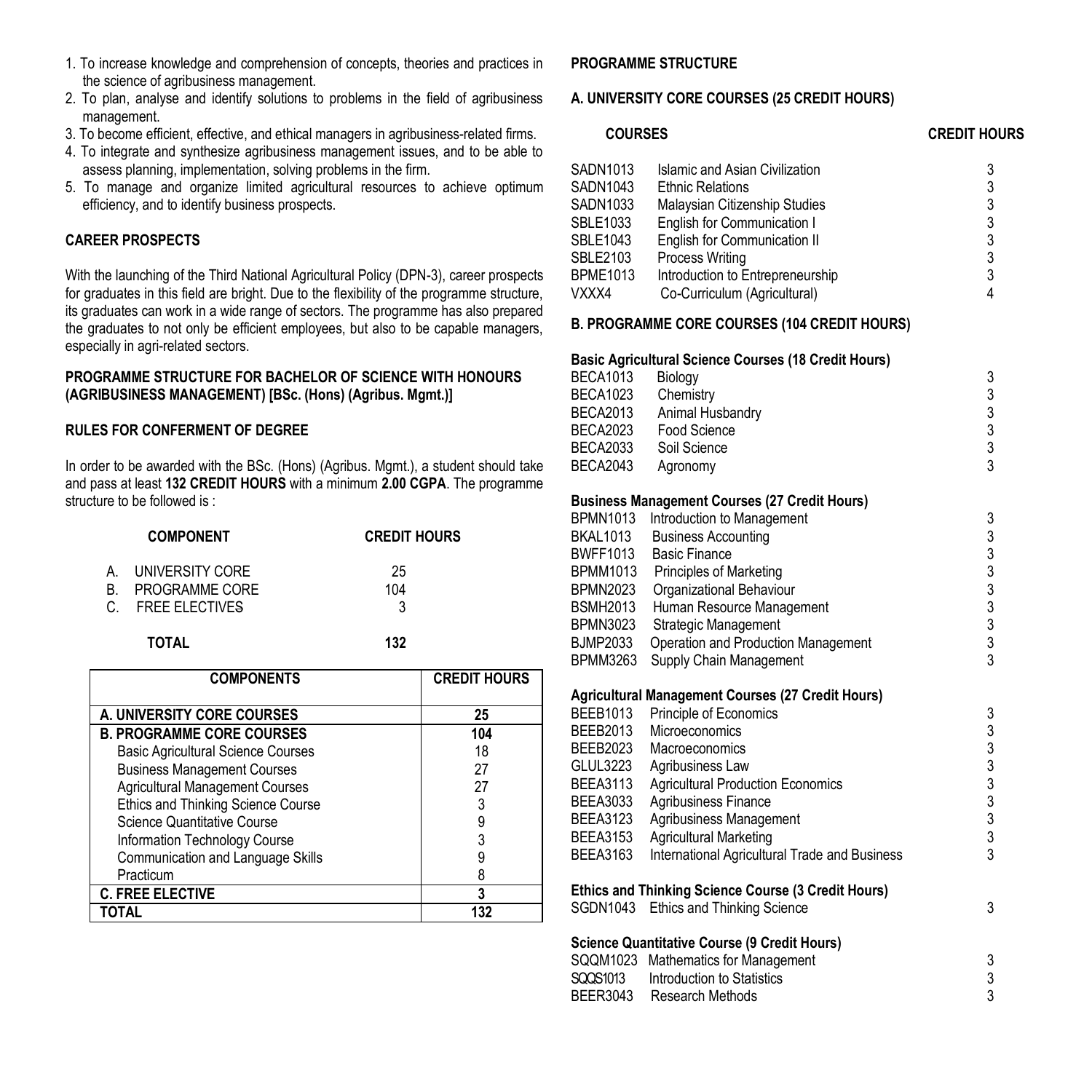| STID1013                                              | Information Technology Course (3 Credit Hours)<br>Information System in Organizations                                                                                          | 3           |
|-------------------------------------------------------|--------------------------------------------------------------------------------------------------------------------------------------------------------------------------------|-------------|
|                                                       | OR                                                                                                                                                                             |             |
| STID1103                                              | Computer Applications in Management                                                                                                                                            | 3           |
| <b>SBLM1053</b><br><b>SBLE3013</b><br><b>SBLE2093</b> | <b>Communication and Language Skills (9 Credit Hours)</b><br>Malay Language for Management<br><b>Business Report Writing</b><br><b>Business and Professional Communication</b> | 3<br>3<br>3 |
| <b>BETX4908</b>                                       | Practicum (8 Credit Hours)<br>Practicum                                                                                                                                        | 8           |

## **C. FREE ELECTIVES (3 CREDIT)**

Students may choose **ONE (1)** of the courses offered by other degree programmes in the same college or by other colleges in the university, taking into consideration the following:

- i) Fulfilling pre-requisite of the course if the course has a prerequisite.
- ii) The course BEEB2033 Applied Economics cannot be a free elective.
- (ii) Equivalent courses cannot be considered free elective courses such as the following:

| <b>Programme Core Courses</b> | <b>Equivalent Courses</b> |
|-------------------------------|---------------------------|
| SQQM1023 Mathematics for      | BEEQ1013 Introduction to  |
| Management                    | Mathematical Fconomics    |
| SQQS1013 Introduction to      | BEEQ1023 Introduction to  |
| <b>Statistics</b>             | Statistical Economics     |

#### **PROGRAMME SUGGESTED COURSES BY SEMESTER FOR BACHELOR OF SCIENCE WITH HONOURS (AGRIBUSINESS MANAGEMENT) [BSc. (Hons) (Agribus. Mgmt.)]**

| Code            | 1st Semester             |                         | Code            | 2nd Semester            |    |
|-----------------|--------------------------|-------------------------|-----------------|-------------------------|----|
| <b>SADN1013</b> | <b>Islamic and Asian</b> | 3                       | SADN1043        | <b>Ethnic Relations</b> | 3  |
|                 | Civilization             |                         | SBLE1043        | English for             | 3  |
| <b>SBLE1033</b> | English for              | 3                       |                 | Communication II        |    |
|                 | Communication 1          |                         | SOOM1023        | Mathematics for         | 3  |
| SADN1033        |                          | 3                       |                 |                         |    |
|                 | Malaysian                |                         |                 | Management              |    |
|                 | Citizenship Studies      |                         | <b>BEEB2013</b> | Microeconomics          | 3  |
| <b>BEEB1013</b> | Principles of            | 3                       | STID1013        | Information             |    |
|                 | Economics                |                         |                 | System in               |    |
| <b>BECA1013</b> | Biology                  | 3                       |                 | Organizations           |    |
| <b>BPMN1013</b> | Introduction to          | 3                       | 0R              | 0R                      | 3  |
|                 |                          |                         | <b>STID1103</b> |                         |    |
|                 | Management               |                         |                 | Computer                |    |
| Vxxxx1          | Co-Curriculum            | 1                       |                 | Applications in         |    |
|                 |                          |                         |                 | Management              |    |
|                 |                          |                         | <b>BECA1023</b> | Chemistry               | 3  |
|                 |                          |                         | Vxxxx1          | Co-Curriculum           | 1  |
|                 |                          |                         |                 |                         |    |
|                 |                          | 19                      |                 |                         | 19 |
|                 | <b>Total</b>             |                         |                 | <b>Total</b>            |    |
| Code            | 3rd Semester             |                         | Code            | 4th Semester            |    |
| <b>SGDN1043</b> | Ethics and Thinking      | 3                       | <b>BWFF1013</b> | <b>Basic Finance</b>    | 3  |
|                 | Science                  |                         | <b>SBLM1053</b> | Malay Language          | 3  |
| <b>SBLE2103</b> | Process Writing          | 3                       |                 | for Management          |    |
| SQQS1013        | Introduction to          | $\overline{\mathbf{3}}$ | <b>BPMN2023</b> | Organizational          | 3  |
|                 |                          |                         |                 |                         |    |
|                 | <b>Statistics</b>        |                         |                 | Behaviour               |    |
| <b>BEEB2023</b> | <b>Macroeconomics</b>    | 3                       | <b>BSMH2013</b> | Human Resource          | 3  |
| <b>BPMM1013</b> | Principles of            | 3                       |                 | Management              |    |
|                 | Marketing                |                         | <b>BECA2013</b> | Animal                  | 3  |
| <b>BECA2023</b> | Food Science             | 3                       |                 | Husbandary              |    |
|                 |                          |                         |                 |                         |    |
| Vxxxx1          | Co-Curriculum            | 1                       | <b>BECA2033</b> | Soil Science            | 3  |
|                 |                          |                         | Vxxxx1          | Co-Curriculum           | 1  |
|                 |                          |                         |                 |                         |    |
|                 |                          |                         |                 |                         |    |
|                 | <b>Total</b>             | 19                      |                 | Total                   | 19 |
| Code            | 5th Semester             |                         | Code            | 6th Semester            |    |
|                 |                          | 3                       |                 |                         | 3  |
| <b>BKAL1013</b> | <b>Business</b>          |                         | <b>BPMN3023</b> | Strategic               |    |
|                 | Accounting               |                         |                 | Management              |    |
| <b>SBLE3013</b> | <b>Business Report</b>   | 3                       | <b>SBLE2093</b> | <b>Business and</b>     | 3  |
|                 | Writing                  |                         |                 | Professional            |    |
| <b>BJMP2033</b> | Operation and            | 3                       |                 | Communication           |    |
|                 | Production               |                         | <b>GLUL3223</b> | Agribusiness Law        | 3  |
|                 |                          |                         | <b>BEEA3033</b> | Agribusiness            | 3  |
|                 | Management               |                         |                 |                         |    |
| <b>BPMM3263</b> | Supply Chain             | 3                       |                 | Finance                 |    |
|                 | Management               |                         | <b>BECA2043</b> | Agronomy                | 3  |
| <b>BEEA3123</b> | Agribusiness             | 3                       |                 |                         |    |
|                 | Management               |                         |                 |                         |    |
| <b>BEEA3113</b> | Agricultural             | 3                       |                 |                         |    |
|                 | Production               |                         |                 |                         |    |
|                 | Economics                |                         |                 |                         |    |
|                 |                          |                         |                 |                         |    |
|                 | Total                    | 18                      |                 | <b>Total</b>            | 15 |
| Code            | 7th Semester             |                         | Code            | 8th Semester            |    |
| <b>BPME1013</b> | Introduction to          | 3                       | <b>BETX4908</b> | Practicum               | 8  |
|                 | Entrepreneurship         |                         |                 |                         |    |
| <b>BEEA3153</b> | Agricultural             | 3                       |                 |                         |    |
|                 | Marketing                |                         |                 |                         |    |
|                 |                          |                         |                 |                         |    |
| <b>BEER3043</b> | Research Methods         | 3                       |                 |                         |    |
|                 |                          |                         |                 |                         |    |
| <b>BEEA3163</b> | International            | 3                       |                 |                         |    |
|                 | Agricultural Trade       |                         |                 |                         |    |
|                 | and Business             | 3                       |                 |                         |    |
| Xxxxx3          | Free Elective            |                         |                 |                         |    |
|                 | Total                    | 15                      |                 | Total                   | 8  |

 **Total Credits: 132 credit hours**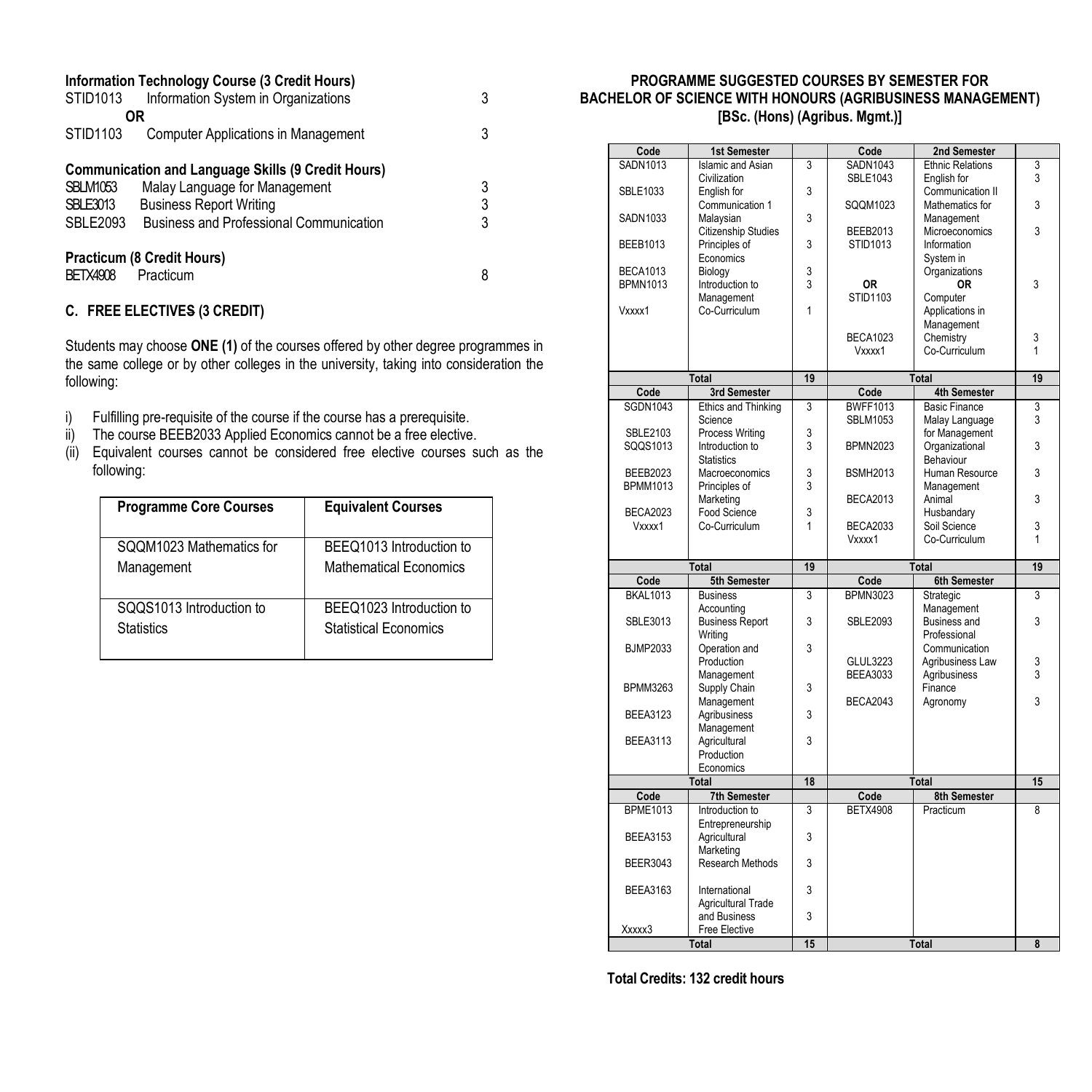#### **COURSES OFFERED BY SEMESTER**

| <b>CODE</b>                        | <b>COURSES</b>                                             | <b>SEM I</b>            | <b>SEM II</b>           |
|------------------------------------|------------------------------------------------------------|-------------------------|-------------------------|
| <b>BECA1013</b>                    | Biology                                                    | Χ                       | X                       |
| <b>BECA1023</b>                    | Chemistry                                                  | X                       | X                       |
| <b>BECA2013</b>                    | Animal Husbandry                                           |                         | X                       |
| <b>BECA2023</b>                    | Food Science                                               | X                       |                         |
| <b>BECA2033</b>                    | Soil Science                                               | x                       |                         |
| <b>BECA2043</b>                    | Agronomy                                                   |                         | $\mathsf{x}$            |
|                                    |                                                            |                         |                         |
| <b>BEEA3033</b>                    | Agribusiness Finance                                       |                         | $\mathsf{x}$            |
| <b>BEEA3113</b>                    | <b>Agricultural Production Economics</b>                   | X                       | $\mathsf{x}$            |
| <b>BEEA3123</b>                    | Agribusiness Management                                    | X                       |                         |
| <b>BEEA3133</b>                    | <b>Agricultural Development Economics</b>                  |                         | X                       |
| <b>BEEA3153</b>                    | <b>Agricultural Marketing</b>                              |                         | X                       |
| <b>BEEA3163</b>                    | International Agricultural Trade                           |                         | x                       |
|                                    | and Business                                               |                         |                         |
| <b>BEEB1013</b>                    | Principles of Economics                                    | X                       | X                       |
| <b>BEEB2013</b>                    | Microeconomics                                             | Χ                       | $\overline{\mathsf{x}}$ |
| <b>BEEB2023</b>                    | Macroeconomics                                             | Χ                       | Χ                       |
| <b>BEEB2033</b>                    | <b>Applied Economics</b>                                   | Χ                       | Χ                       |
| <b>BEEB3013</b>                    | Intermediate Microeconomics                                | X                       | X                       |
| <b>BEEB3023</b>                    | Intermediate Macroeconomics                                | Χ                       | Χ                       |
| <b>BEES2043</b>                    | Economic Systems                                           | Χ                       |                         |
| <b>BEES3033</b>                    | Histroy of Economic Thoughts                               | Χ                       | $\overline{\mathsf{x}}$ |
| <b>BEES3093</b>                    | Islamic Economic System and Thoughts                       | Χ                       |                         |
| <b>BEES3053</b>                    | Current Economic Issues                                    | $\overline{\mathsf{x}}$ | Χ                       |
| <b>BEER3043</b>                    | Research Methods                                           |                         | χ                       |
| <b>BEER3996</b>                    | Academic Research Paper                                    | Χ<br>Χ                  | Χ<br>Χ                  |
| <b>BEEQ1013</b>                    | Introduction to Mathematical Economics                     | Χ                       | Χ                       |
| <b>BEEQ1023</b>                    | Introduction to Statistical Economics                      | Χ                       | Χ                       |
| <b>BEEQ2013</b><br><b>BEEQ2023</b> | <b>Mathematical Economics</b><br><b>Basic Econometrics</b> | Χ                       | Χ                       |
| <b>BEEQ3013</b>                    | Econometrics                                               | Χ                       |                         |
| <b>BEEQ3023</b>                    | <b>Time Series Analysis</b>                                | Χ                       |                         |
| <b>BEEQ3033</b>                    | Operations Research                                        |                         | Χ                       |
| <b>BEEQ3043</b>                    | Sampling Survey Methods                                    |                         | X                       |
| BEEQ3153                           | <b>Forecasting Methods</b>                                 |                         | Χ                       |
| <b>BEEX4908</b>                    | Practicum                                                  | Χ                       | χ                       |
| <b>BEED1013</b>                    | Malaysian Economy                                          | Χ                       | X                       |
| <b>BEED2013</b>                    | Development Economics                                      | Χ                       | X                       |
| <b>BEED3013</b>                    | Economics Development Issues and                           | Χ                       |                         |
|                                    | Policies                                                   |                         |                         |
| <b>BEED3023</b>                    | Economic Planning                                          |                         | X                       |
| <b>BEED3033</b>                    | Regional Economics                                         | Χ                       |                         |
| <b>BEED3043</b>                    | Project Appraisal                                          |                         | Χ                       |
| <b>BEED3053</b>                    | <b>ASEAN Economic Development</b>                          | Χ                       |                         |
| <b>BEED3063</b>                    | Demographic Economics                                      | X                       |                         |
| <b>BEEE3073</b>                    | <b>Environmental Economics</b>                             | X                       |                         |
| BEEE3083                           | Natural Resource Economics                                 | Χ                       |                         |
| <b>BEEE3093</b>                    | Natural Resource Evaluation                                |                         | Χ                       |
| <b>BEEE3103</b>                    | Economic Analysis of Tourism                               |                         | χ                       |
| BEEP2013                           | <b>Public Economics</b>                                    | X                       | X                       |
| <b>BEEP2023</b>                    | <b>Welfare Economics</b>                                   | Χ<br>Χ                  | Χ                       |
| BEEP3013                           | Public Finance                                             |                         | X                       |
| <b>BEEP3023</b><br><b>BEEP3033</b> | <b>Public Policy Analysis</b>                              |                         | Χ                       |
|                                    | Economics of Taxation                                      |                         |                         |

| <b>BEEP3083</b> | <b>Health Economics</b>                 | X |   |
|-----------------|-----------------------------------------|---|---|
| <b>BEEM2033</b> | Monetary Theory and Institutions        | X | X |
| <b>BEEM2043</b> | Banking Systems and Operations          |   | X |
| <b>BEEM3043</b> | <b>Monetary Economics</b>               | X |   |
| <b>BEEM3053</b> | <b>Investment Theory</b>                | X |   |
| <b>BEEM3063</b> | <b>International Monetary Economics</b> |   | X |
| <b>BEEM3073</b> | Monetary Economics in Developing        | X |   |
|                 | Countries                               |   |   |
| <b>BEET2013</b> | <b>International Economics</b>          | X | X |
| <b>BEET3013</b> | <b>International Trade</b>              | X |   |
| <b>BEET3023</b> | <b>International Finance</b>            | X |   |
| <b>BEET3033</b> | International Investments               |   | X |
| <b>BEET3043</b> | International Monetary and Institutions |   | X |
| <b>BEEI2053</b> | Labour Economics                        | X |   |
| <b>BEEI3053</b> | Industrial Organization                 |   | X |
| <b>BEEI3063</b> | Industrial Regulation                   | X |   |
| <b>BEEI3073</b> | <b>Managerial Economics</b>             | X |   |
| <b>BEEI3083</b> | <b>Industrial Study Analysis</b>        |   | X |

#### **COURSE SYNOPSIS**

#### **BEEB1013 PRINCIPLES OF ECONOMICS Pre-requisite: None**

This course offers introductory understanding to the basic concepts in economics. It is divided into two parts of Microeconomics and Macroeconomics. Topics that will be covered includes demand and supply, price and market equilibrium, consumer choice, production and costs, national income accounting, aggregate demand and aggregate supply, money, and money market.

#### **BEEB2013 MICROECONOMICS Pre-requisite: BEEB1013 Principles Of Economics**

This course will provide students with basic economic theories that are essential in microeconomics. Among them are Demand & Supply theories, Consumer Behavior Theory, Production & Cost Theories, and Theory of the Firm. Methods used in discussing these theories include tables, graphs, and simple mathematics. Lectures given will also touch on the applicability of the theories in real life.

#### **BEEB2023 MACROECONOMICS Pre-requisite: BEEB1013 Principles Of Economics**

The analysis is based on the Keynesian economics and experience of Malaysian macroeconomics situation. Thus, the theoretical and practical aspect of the economy is combined. The course is divided into 3 main sections. Section 1 focuses on the measurement of macroeconomic variables, in particular national income accounting and national income determination. Section 2 discusses the demand side of macroeconomics models from a simple economy to an open economy. In this section, the interaction of real and money market through money, interest and income is examined. An open macroeconomic model is also highlighted. The supply side of macroeconomics is also explained, particularly the labor market. The Classical macroeconomics view is also included in the analysis for comparison to that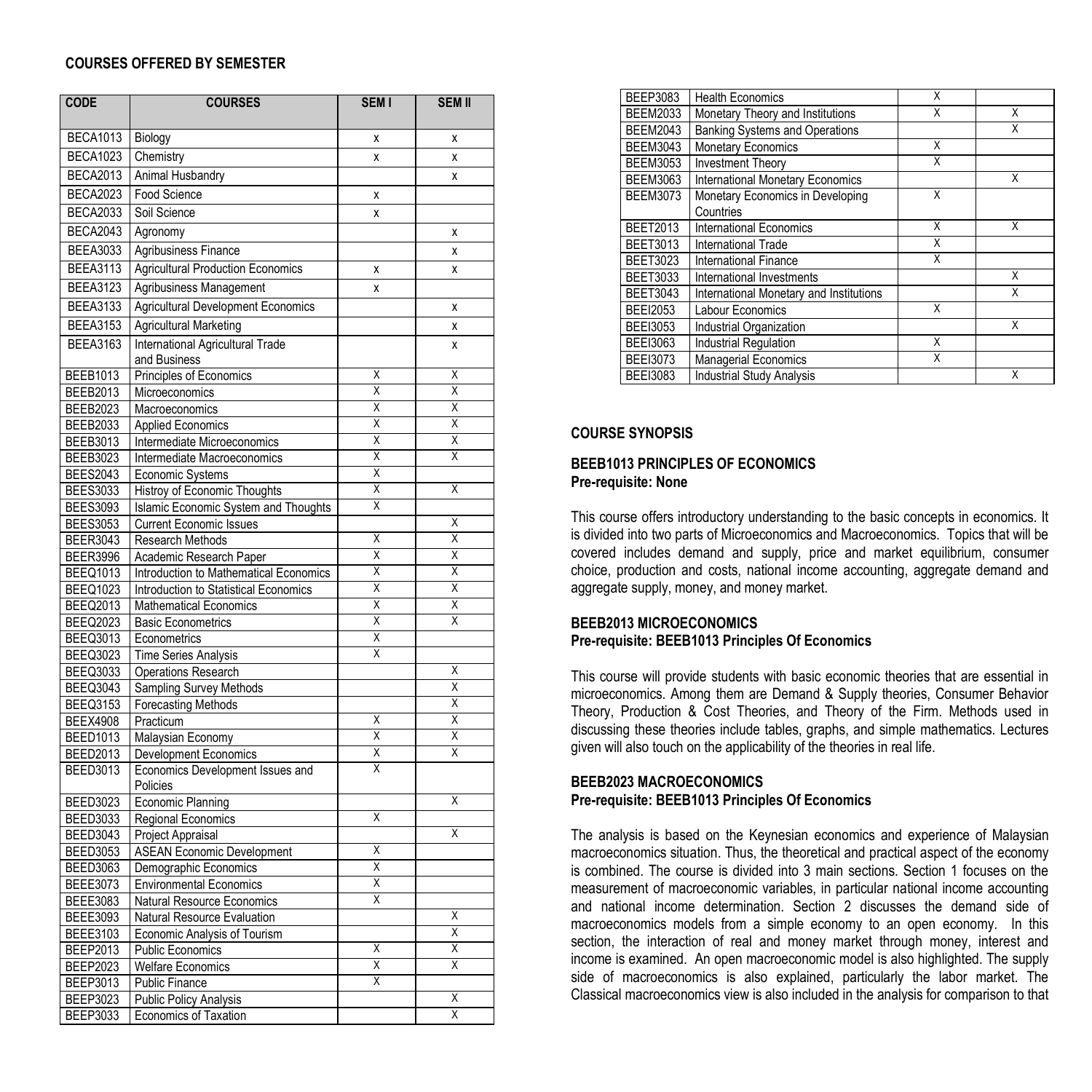of the Keynesian economics. Finally, section 3 emphasizes on macroeconomic policy in which fiscal and monetary policy is examined.

## **BEEB2033 APPLIED ECONOMICS Pre-requisite: BEEB1013 Principles Of Economics**

This course is designed for non-economic students who must take this course as a core courses in their program. In this course, we divide the discussion to two aspect microeconomics and macroeconomics which related to management. The microeconomics will discuss the issues that can influent the managers in their decision making process. The topics being discuss in this area include perfect competition, monopoly, oligopoly competition, monopolistic competition, externality, AD-AS model, inflation, unemployment, fiscal and monetary policy, exchange rate and balance of payments. This course also aims to introduce important economic matters. This basic knowledge will help them in learning and understanding other related fields like strategic management, marketing, productions and finance and will help in making a good decision.

#### **BEEB3013 INTERMEDIATE MICROECONOMICS Pre-requisite: BEEB2013 Microeconomics**

This course is designed for students who had taken microeconomics (SEEB2013); Besides theoretical framework, it will emphasize more on the application of the microeconomic principles to business decision making. The students will further develop their understanding on how firms make decisions, how consumers make decisions and how these decisions interact in the market place. Students will also be exposed to the desirability of these outcomes from the viewpoints of various normative criteria, the role of prices as conveyors of information, as well as various market models. In addition, the market for inputs to the production process would also be explored.

#### **BEEB3023 INTERMEDIATE MACROECONOMICS Pre-requisite: BEEB2023 Macroeconomics**

This course is the continuation of SEEB2023 Macroeconomics. Among the topics that are discussed in this course are macroeconomic theories explaining business cycle such as Classical, Keynesians, Monetarists, New Classical, and New Keynesians. The students will also be exposed to some advanced topics such as consumption behavior, investment, inflation and unemployment, money demand, and issues on economic growth as well as stabilization policies.

#### **BEES2043 ECONOMIC SYSTEMS Pre-requisite: None**

This course compares different economic systems that exist all over the world. Different systems of economy evolved in different parts of the world as a result of history, politics and many economic factors. Among the systems discussed are laissez-faire market economies, command over a market economy, guided market economy, democratically controlled social economy, etc. Examples of different economic systems will also be presented in this course. By comparing different economic systems one can understand why they exist, how they are structured and what their achievements and problems are.

#### **BEES3033 HISTORY OF ECONOMIC THOUGHTS Pre-requisite: BEEB2013 Microeconomics, BEEB2023 Macroeconomics**

This course discusses the history of economic thought and the people that have contributed to its development. For each important school of thought, five major questions will be answered: What was the historical background of the school? What were the major tenets of the school? Whom did the school benefit or seek to benefit? How was the school valid, useful, or correct in its time? And which tenets of the school became lasting contributions?

#### **BEES3093 ISLAMIC ECONOMIC SYSTEM AND THOUGHTS Pre-requisite: BEEB2013 Microeconomics, BEEB2033 Macroeconomics**

Islam is a complete way of life that covers all of the life aspects including the economy. Therefore this course provides preliminary understanding and basic knowledge of the principles of Islamic economic. This course discusses the main contributions of Islamic thinkers, the factors that influence their thought and the connection of the thought with the current economic issues. This course will also cover Islam as ad-deen; philosophy of Islamic Economic; the definition, scope and objective of Islamic economic; special aspects of Islamic economic and a comparative study between the Islamic and other economic systems.

#### **BEES3053 CURRENT ECONOMIC ISSUES Pre-requisite: BEEB2013 Microeconomics, BEEB2023 Macroeconomics**

This course discusses current issues in economics – primarily Economics of globalization and international corporate business. The main topics includes trade blocks – AFTA, EU, NAFTA, and Financial liberalization, technology transfers and multinationals in the context of IT, and the new economy. Other topics that will also be discuss are trend in economic growth, and sustainable corporate ventures.

#### **BEER3043 RESEARCH METHODS Pre-requisite: BEEB2013 Microeconomics, BEEB2023 Macroeconomics**

The course elucidates the nature and processes involved in research, especially in the social sciences, such as economics, sociology and psychology, and their allied areas. Although the emphasis is on survey research, other research approaches are also discussed. The course begins with the philosophy of knowledge, definition of research, scientific method in research, and ethics in research. The important steps in planning a research project, such as problem identification and formulation, formulation of the research questions, developing the study objectives, reviewing related literature, formulation of model and research hypotheses, gathering and analyzing the data and testing the hypotheses, and presenting the final report will be covered. The course also discusses, in detail, the preparation involved in writing a research proposal that is likely to be approved by relevant agencies or institutions.

#### **BEER3996 ACADEMIC RESEARCH PAPER Pre-requisite: BEER3043 Research Methods**

Research activities leading to research paper or equivalent scholarly project; A supervised individual work that provides the opportunity to pursue topics in breadth and depth, and to apply the tools of economic analysis; Research on mutual topics, to students and faculty. This course is normally taken during the final semester of the program.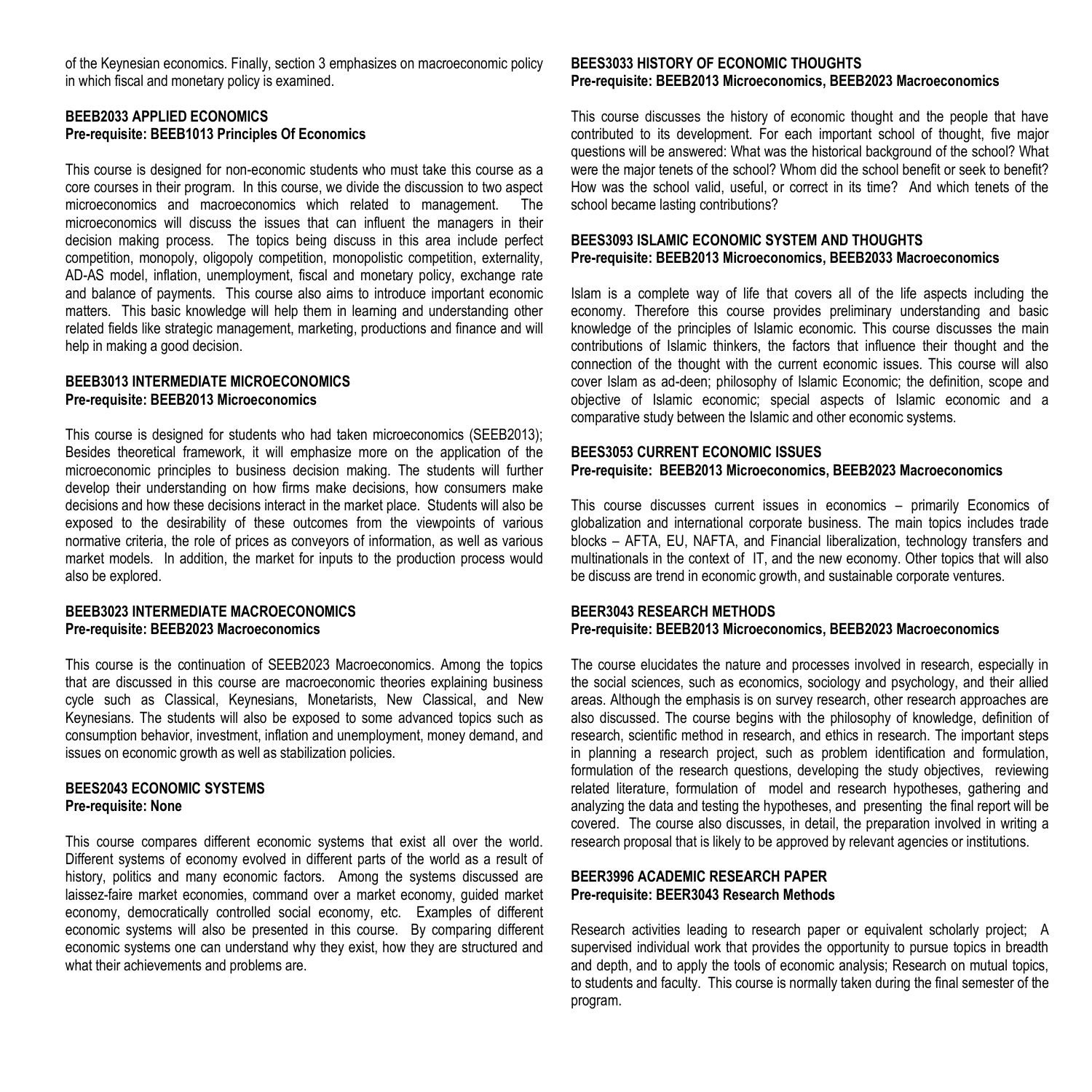## **BEEQ1013 INTRODUCTION TO MATHEMATICAL ECONOMICS Pre-requisite : None**

The course introduces basic Mathematical Method. The topics covered: number and sets, functions and relation, simultaneous equations, matrix algebra method, indefinite and definite integral.

## **BEEQ1023 INTRODUCTION TO STATISTICAL ECONOMICS Pre-requisite: None**

This course introduces the basic concepts and methods in statistics. The topics covered include the techniques of collecting, processing, and reporting statistical data, summarising the data, and making statistical inference from the data.

#### **BEEQ2013 MATHEMATICAL ECONOMICS Pre-requisite: BEEQ1013 Introduction to Mathematical Economics**

The objectives of this course are to provide an understanding of the use of mathematical methods and techniques in economic analysis. This course is divided into five (5) main parts: an introduction to mathematical economics, equilibrium (or static) analysis, comparative static analysis, optimization problem (without and with constraints), and dynamic analysis. The approach used exposes students to the use of mathematical methods and techniques such as matrix algebra, derivatives, differentials, and integration in solving economic problems. After taking this course, students are expected to be able to analyze micro and macroeconomic problem by using those mathematical methods and applying them in other courses.

## **BEEQ2023 BASIC ECONOMETRICS Pre-requisite: BEEQ1023 Introduction to Statistical Economics OR SQQS2013 Applied Statistics**

This course introduces basic econometrics to students. This course will expose students to quantitative methods that are frequently used in econometric research, and to enhance the student's ability in understanding and implementing quantitative economic analysis.

#### **BEEQ3013 ECONOMETRICS Pre-requisite: BEEQ2023 Basic Econometrics**

This course is an extension of the Quantitative Methods course, and will stress on econometric theory and its applications. The main topics covered are issues related to departures from classical assumption, maximum likelihood methods, simultaneous equations model, and regression model using dummy variables, stochastic explanatory variables, and dynamic econometric models. Probit, Logit and Tobit models will also be discussed in this course.

#### **BEEQ3023 TIME SERIES ANALYSIS Pre-requisite: BEEQ3013 Econometrics**

This course emphasizes the theoretical and practical, and disclosure detail on the empirical aspect of time series economic analysis method. This course covers analysis of univariate time series, with emphasis to the stationarity process, integrated ARIMA model, ARCH and GARCH. Several methods for testing

stationarity will also be discussed like unit root test, ADF, Philips-Perron, and correlogram. This course also discusses the cointegration technique, Error Correction Model (ECM), and Vector Autoregressive Model (VAR).

#### **BEEQ3033 OPERATIONS RESEARCH Pre-requisite: BEEQ1013 Introduction to Mathematical Economics, BEEQ1023 Introduction to Statistical Economics**

This course introduces the principal concepts and applications of quantitative techniques to solve management problems. The techniques to be studied have been successfully applied to an increasingly wide variety of complex problems in business. government, health care, education, financial institutions, transportation and many other areas. The students will gain an understanding of modeling and rational approaches to decision making and their contribution to organizational effectiveness. Topics includes among others: linear programming, transportation models, assignment models, network models, decision analysis and queuing models. Implementation using existing software packages of decision models to solve various managerial problems is also an integrated part of this course.

## **BEEQ3043 SAMPLING SURVEY METHOD Pre-requisite: BEEQ1013 Introduction to Mathematical Economics, BEEQ1023 Introduction to Statistical Economics**

The objective of the course is to develop student's skill in doing research particularly in the aspects of survey sampling. The course emphasizes the theoretical as well as the practical aspects of collecting primary data. The topics of discussions include basic concepts in survey and sampling such as population and sample, sampling frame and sampling design and the use of correct formulas to estimate population min variance and population proportion, and the estimation of bound of error and sampling size.

#### **BEEQ3153 FORECASTING METHODS Pre-requisite: BEEQ2023 Basic Econometrics**

This is an introductory course in forecasting. It is aimed to give some understanding to students the true meaning of forecasting. The role of forecasting is to facilitate a more systematic and consistent way of making a decision is highlighted. In addition, issues commonly discussed pertaining the two broad classifications of forecasting methods are also been addressed sufficiently. However, emphasis is given towards developing an understanding of the technical and statistical details that underlie the quantitative methods of forecasting. Special focus is given to Box-Jenkins methodology.

#### **BEEX4908 PRACTICUM Pre-requisite: None**

It is a work internship to give students practical on-the-job training in their major field for a duration of 3 months. Program coordinated by faculty with cooperation of participating employers to enhance the development of future professionals. The internship experience will help students integrate theory and practice their career choices.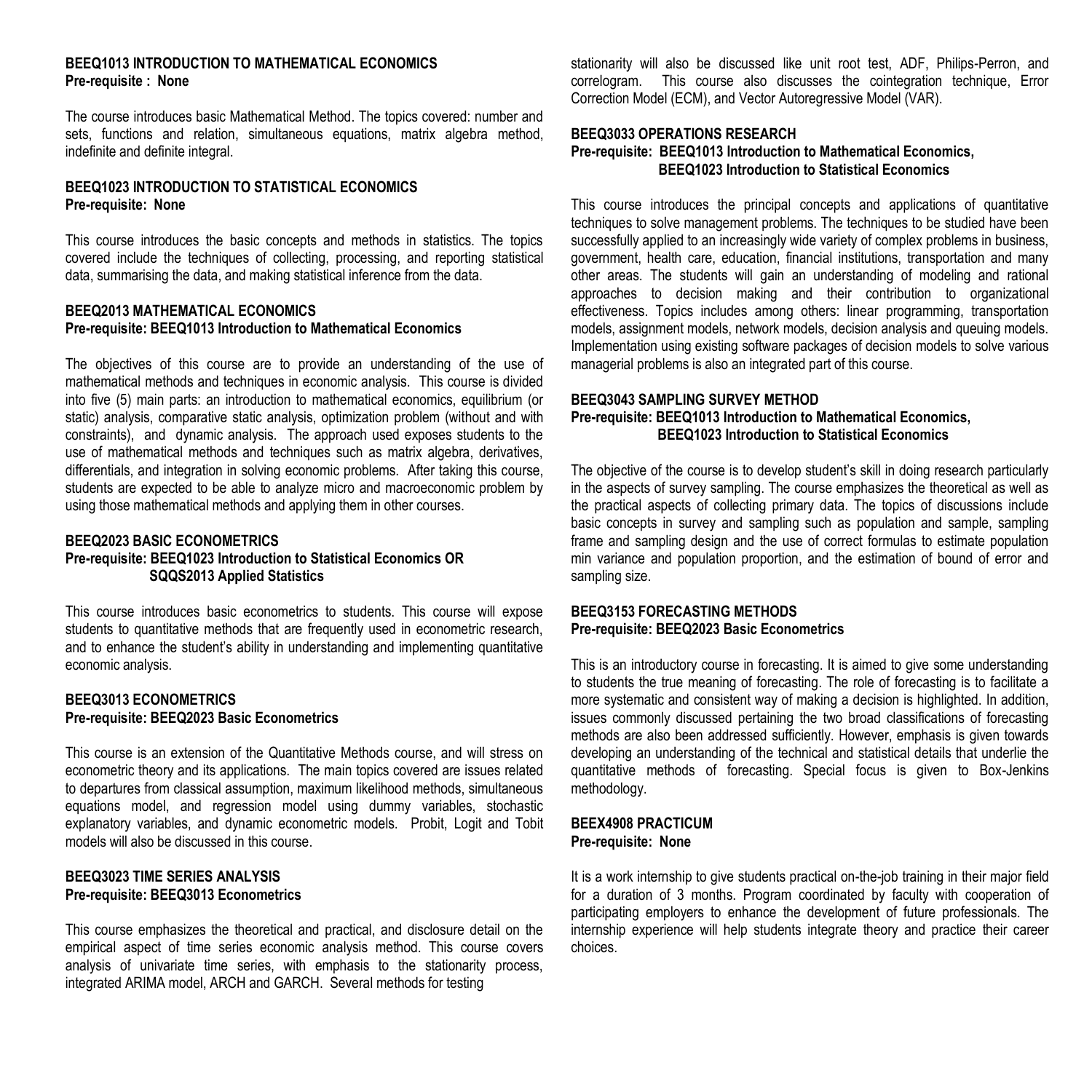#### **BEED1013 MALAYSIAN ECONOMY Pre-requisite: None**

This course is designed to study about the structure and issues problems of Malaysian economics based on the policies implementation since 1957. The topics covered: History of economics development in Malaysia; Macroeconomics issues such as economics growth, inflation, unemployment, balance of payment and government policy; Implementation of New Economics Policy; Situation of real sector, financial sector and public sector. Besides that, the issues about government policy will be discussed in this course.

## **BEED2013 DEVELOPMENT ECONOMICS Pre-requisite: BEEB1013 Principles of Economics**

This course discusses the theories and basic concept of economic development. The discussion focuses on the definition and on development, measurement of theories of development economics, factors of economic growth, issues on poverty and income distribution, population growth and unemployment. It also discusses on economic planning and government role in achieving economic development goals.

#### **BEED3013 ECONOMIC DEVELOPMENT ISSUES AND POLICIES Pre-requisite: BEEB2013 Microeconomics, BEEB2023 Macroeconomics**

This course is a continuation of the economic development course. It discusses issues and problems of economic development in developing economies, as well as the development policies necessary to overcome the problems. The relevant topics discussed include migration and urbanization, educational and human resources development, agricultural and industrial sectors' development and environmental development. Also, economic development issues and problems relating to open economics are also discussed. These include trade and development, problem relating to foreign debts and balance of payments, and globalisation.

#### **BEED3023 PLANNING ECONOMICS**

#### **Pre-requisite: BEEB2013 Microeconomics, BEEB2023 Macroeconomics**

This course includes both theoretical and quantitative aspects of economic planning. Students will be exposed to the definitions, history, the needs of economic planning especially in the third world countries, planning problems, tools used in economic planning etc. Quantitatively, development models will be used to illustrate how data will be used in understanding and solving problems faced by policy makers.

#### **BEED3033 REGIONAL ECONOMICS Pre-requisite: BEEB2013 Microeconomics, BEEB2023 Macroeconomics**

The importance of regional economic analysis; regional economy and national development; Regional Economics Theory: export based, growth patterns; centreperiphery; location theory; Regional Development Policy Objectives. Quantitative Analysis: Basic data for regional development; flow analysis, linkages concept and regional economic balance; regional economic composition analysis; input-output analysis for regional development. Regional Economic Policy in Malaysia: Regional imbalance analysis before 1970, regional imbalance analysis in the NEP era.

#### **BEED3043 PROJECT APPRAISAL Pre-requisite: BEEB2013 Microeconomics, BEEB2023 Macroeconomics**

Each development project has to go through project cycle. One of the most important elements in project cycle is determining the viability of the project, to see whether it can be implemented or rejected. This course teaches how to do a project appraisal or evaluation. Among the topics covered in this course include project cycle, the post, present and future value of money, discounted value, differences between economic analysis and financial analysis, cash flow, techniques in project implementation and project management.

#### **BEED3053 ASEAN ECONOMICS DEVELOPMENT Pre-requisite: BEEB2013 Microeconomics, BEEB2023 Macroeconomics**

This course will discuss the history of ASEAN, current issues in ASEAN country such as economic co-operation, functional co-operation, ASEAN Free Trade Area, trade among members and external relation with dialog member.

## **BEED3063 DEMOGRAPHIC ECONOMICS Pre-requisite: BEEB2013 Microeconomics, BEEB2023 Macroeconomics**

This course discusses demographic issues and indicators in term of age structure, ethnic composition, population size, and demographic changes over time using statistical and mathematical analyses. It also discusses the connection between demographic phenomenon and social, cultural, economic, and other factors. Among the topics that will be covered in this course are its concepts, demographic determinants, the importance of demographic analyses, internal and external migrations, and labour force and economic development.

#### **BEEE3073 ENVIRONMENTAL ECONOMICS Pre-requisite: BEEB2013 Microeconomics, BEEB2023 Macroeconomics**

This course is to show that the environment is not a separate entity from the economy. Its essence lies in a sequence of logical steps: assessing the 'economic' importance of environmental degradation; looking for the 'economic' course of degradation; and designing 'economic' incentives to slow, halt and reverse that degradation.

#### **BEEE3083 NATURAL RESOURCE ECONOMICS Pre-requisite: BEEB2013 Microeconomics, BEEB2023 Macroeconomics**

This course is about natural resource and environmental policy and, in particular, the role of economic analysis in informing, analysing, evaluating, and assisting in the development of that policy. The important topics that will be discussed are issues of scarcity, management of renewable and non-renewable resources, energy uses, rules and regulation, as well as economic incentives to promote desirable behaviours toward natural resource management.

## **BEEE3103 ECONOMIC ANALYSIS OF TOURISM Pre-requisite: BEEB2013 Microeconomics, BEEB2023 Macroeconomics**

This subject studies macro and micro economic dimensions of tourism. Tourism industry in Malaysia has been identified as one of the key drivers in the growth of the services sector and assumes a greater role in economy development planning.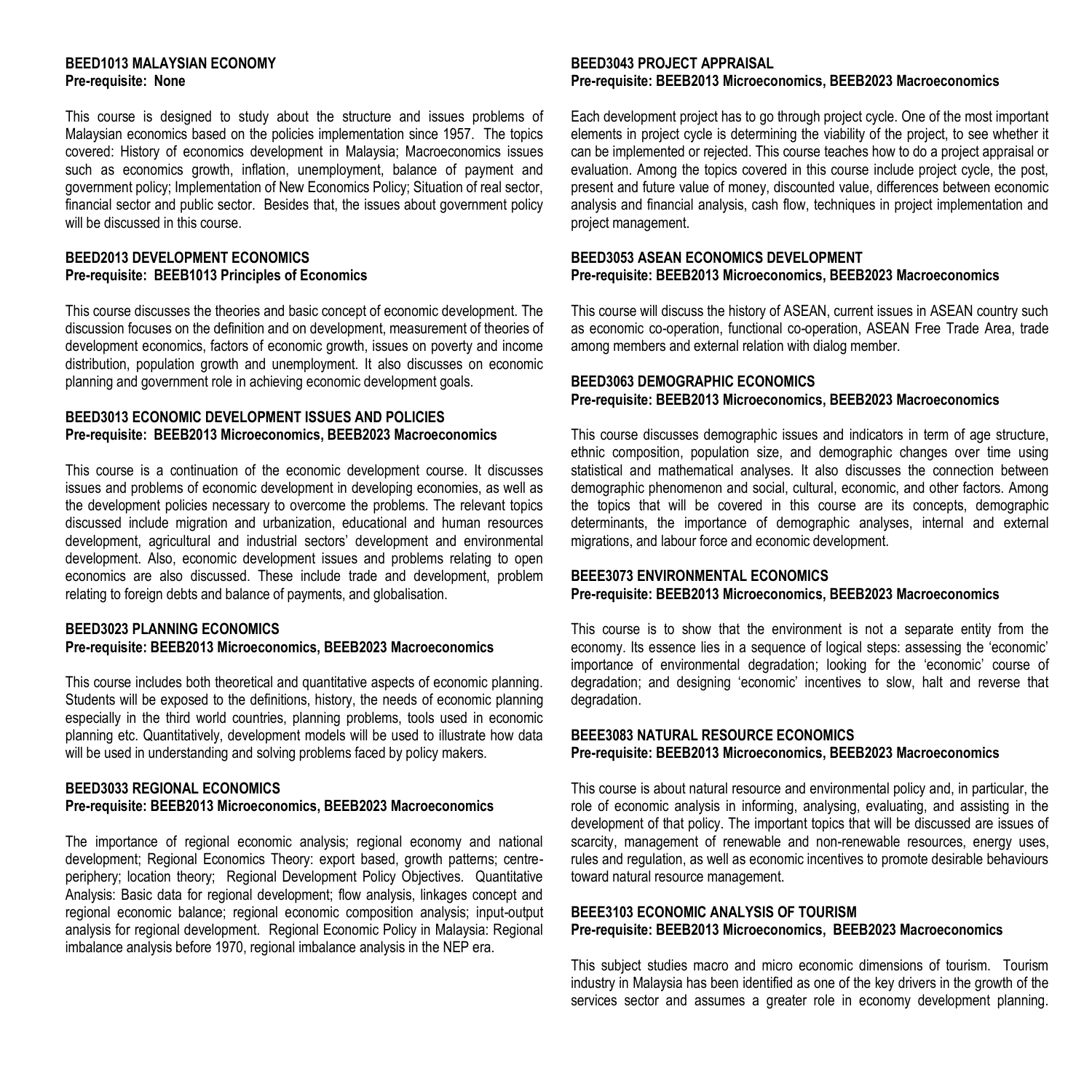Tourism not only solely contributes to the foreign exchange earnings but is also involved in various chains of economic activities. Hence, this course will discuss the effectiveness and contribution of tourism industry to the recent and future national economy development. Among the topics to be discussed are the definition and philosophy of tourism, economic analysis and tourism industry, the role of government to the tourism industry and the current issues in tourism economics.

#### **BEEA3033 AGRIBUSINESS FINANCE Pre-requisite: BEEB2013 Microeconomics, BEEB2023 Macroeconomics**

This course discusses about financial issues such as how to get capital to run agribusiness activity, policies related agribusiness credit, evaluation of the lending criterias by financial institutions, credit analysis and preparation of paperwork for loan applications.

#### **BEEA3113 AGRICULTURAL PRODUCTION ECONOMICS Pre-requisite: BEEB2013 Microeconomics, BEEB2023 Macroeconomics**

This course provides an introduction to the economic aspects of agricultural production. The focus will be given on the relationship between inputs and outputs for the use of various variable inputs. This course also discusses important methods in selecting agricultural investment that are useful for a manager in making farm decisions. Empirical examples are used to combine theories with practices.

#### **BEEA3123 AGRIBUSINESS MANAGEMENT Pre-requisite: BEEB2013 Microeconomics, BEEB2023 Macroeconomics**

This course covers the overall basic aspects of the management of agribusiness. It provides an exposure to the core and applications of agribusiness activities, beginning from the level of understanding farm management to produce agricultural output to the marketing aspects and agricultural economics in order to ensure students gain sufficient knowledge and basic expertise to be efficient and effective future agribusiness managers.

#### **BEEA3133 AGRICULTURAL DEVELOPMENT ECONOMICS Pre-requisite: BEEB2013 Microeconomics, BEEB2023 Macroeconomics**

This course discusses the development of agricultural sector, which is perceived as a process of evolution and transformation from a traditional agricultural to a modern one. Topics that will be discussed include theories of agriculturlal develoment, the process of agricultural development, roles and contributions of the agricultural sector in economic development, agricultural policies, and issues and problems associated with the agricultural sector.

#### **BEEA3153 AGRICULTURAL MARKETING Pre-requisite: BEEB2013 Microeconomics, BEEB2023 Macroeconomics**

This course discusses the marketing institutions and international trade as well as their roles in distributing the agricultural output to ultimate consumers. This course also discusses economic and non-economic factors that influence the market and agricultural trade.

#### **BEEA3163 INTERNATIONAL AGRICULTURAL TRADE AND BUSINESS Pre-requisite: BEEB2013 Microeconomics, BEEB2023 Macroeconomics**

This course discusses the basic concepts of international trade and its application in food and other agricultural products. The course begins with a discussion of the concept of international trade, the impact of government intervention in the international market of agricultural products, and current issues related to agricultural goods trading.

#### **BECA1013 BIOLOGY Pre-requisite: None**

This course covers the introduction to genetics, principles of segregation and independent organization, genetics population, the concept of genetic evolution and the process of species classification. The course also covers aspects of animal physiology and ecology. Principles of conservation and renewable natural resources, the role of parks, pollution, eutrophication and erosion are also discussed.

#### **BECA1023 CHEMISTRY Pre-requisite: None**

This course covers the introduction of measurement, stoichiometry, reactions, theory of kinetic gases, thermochemical, atomic structure, electronic structure and the periodic table, chemical bonding, tedoks reaction, electrochemistry, acids and bases, chemical nuclear, organic chemicals, chemicals, inorganic, and biochemical.

# **BECA2033 SOIL SCIENCE**

**Pre-requisite: BECA1013 Biology, BECA1023 Chemistry**

This course discusses the biological, physical and chemical aspects of soil such as access to land, resources and land development, soil fertility, fertilizers, soil organisms, soil sampling techniques and related tests.

### **BECA2013 ANIMAL HUSBANDRY Pre-requisite: BECA1013 Biology, BECA1023 Chemistry**

This course provides an introduction to livestock production and management aspects, and its role in the agricultural sector. This course will also include an introduction to livestock species, diseases and advantages of the livestock. Management of livestock (cattle, sheep, buffalo, and deer) and non-ruminants (poultry, pigs) will be covered in general.

#### **BECA2023 FOOD SCIENCE Pre-requisite: BECA1013 Biology, BECA1023 Chemistry**

This course discusses the fundamentals of food science. It covers the basics according functions in some selected commodities. This course will also discuss the methods of food processing, food operations, the effects of food processing, food safety, food storage, food product wrapping, food laws and rules, and food labels.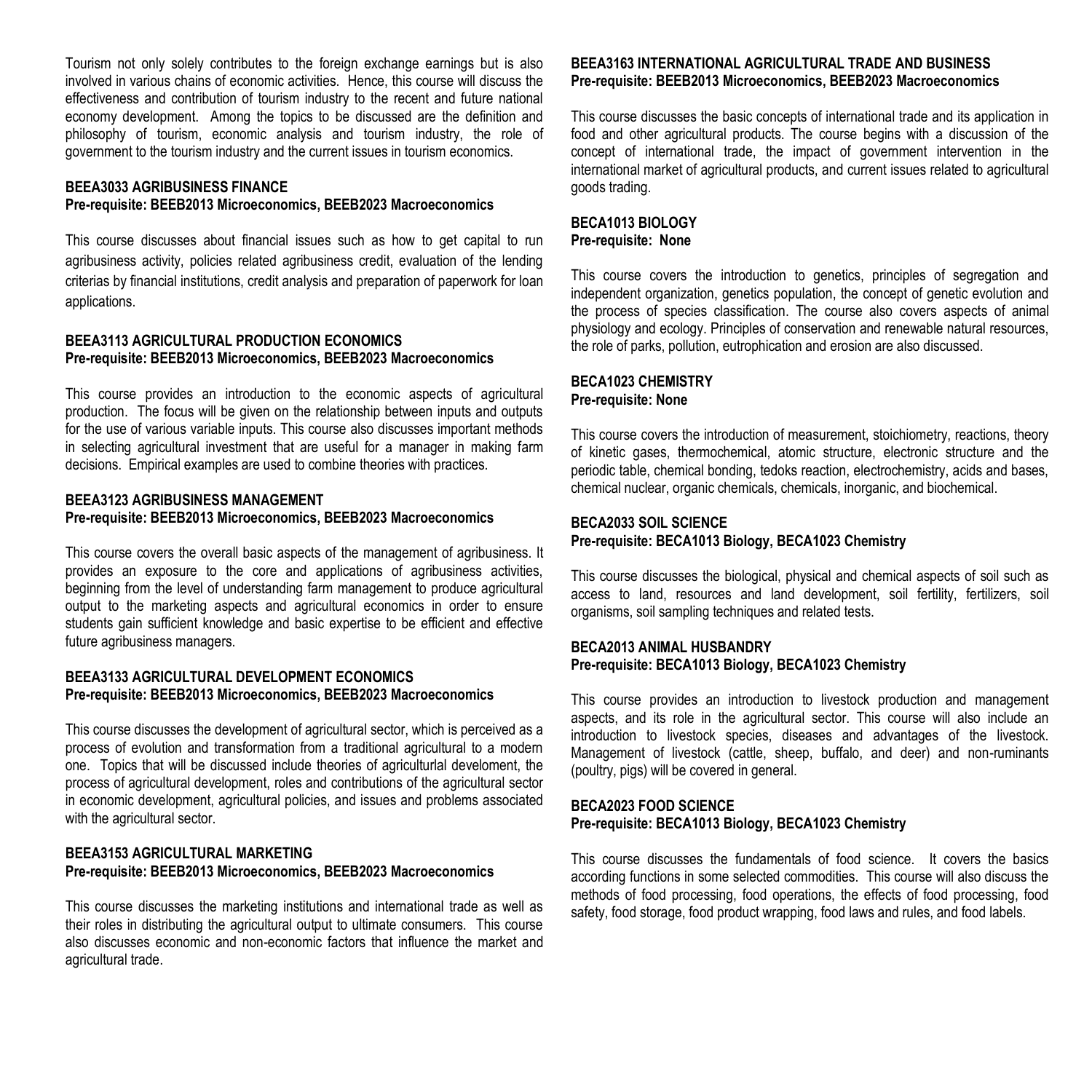# **BECA2043 AGRONOMY**

Agronomy is the science and technology of using plants for food, fuel, feed, and fiber. Agronomy encompasses work in the areas of plant genetics, plant physiology, meteorology, and soil science. Agronomy is the application of a combination of sciences like biology, chemistry, ecology, earth science, and genetics. Agronomists today are involved with many issues including producing food, creating healthier food, managing environmental impact of agriculture, and creating energy from plants Agronomists often specialize in areas such as crop rotation, irrigation and drainage, plant breeding, soil and plant classification, soil fertility, weed control and pest control.

#### **BEEP2013 PUBLIC ECONOMICS Pre-requisite: BEEB1013 Principles Of Economics**

The course is planned for as introduction to students about public sector economics. Generally, the course discusses the role and important functions of government in economic system. The course consists of topics such as market failure, government intervention in tax system and income redistribution.

#### **BEEP2023 WELFARE ECONOMICS Pre-requisite: BEEB1013 Principles of Economics**

This course is an introduction to the theory of economic welfare and the economic theory of social choice. It comprises the study of the tools by which the economist can make normative statements about economic outcomes. The topics covered include the concept of Pareto optimality and market efficiency, measurement of welfare changes, market failure, public choice and the theory of second best.

#### **BEEP3013 PUBLIC FINANCE Pre-requisite: BEEB2013 Microeconomics, BEEB2023 Macroeconomics**

This course is specially designed for students in economics program who had fulfilled the pre requirement Microeconomics (BEEB2013). It provides a good theoretical framework for students to understand more about public sector economics. The course emphasizes more on the three basic roles of the government namely, allocation of resources, distribution, and stabilization function. In addition, expenditure policy will also be discussed with emphasis on two important issue, tax system and government expenditure.

### **BEEP3023 PUBLIC POLICY ANALYSIS Pre-requisite: BEEB2013 Microeconomics, BEEB2023 Macroeconomics**

The subject covers the analysis and evaluation of public policy that has been implemented by the government in facing various problems. Hence, it consisted both macroeconomics and microeconomics analysis. The subject will focus on the use of the cost and benefit techniques to evaluate the effectiveness of the implemented public policy. Issues covered include the education, health and public utilities issues.

## **BEEP3033 ECONOMICS OF TAXATION**

#### Pre-requisite: BECA1013 Biology, BECA1023 Chemistry **Biology and Biology and Biology and Biology, BECA1023 Chemistry Became Becanomics, BEEB2<b>03BCMit026cCMERCA1013 BIOLOGI,** BIOLOGI,

Taxation economics is considered as a capstone course which is designed to assist student in integrating theories from previous courses, particularly microeconomics and public finance. It mainly concentrates on the study of the public sector's role in generating revenue which taxation is a primary tool that is employed by a government to generate revenues. The main topics include the principles of taxation, the theory of taxation, economic impact of taxation on economic agent's behaviour, and the related taxation issues and controversies in relation to the tax system and taxpayer decisions in Malaysia.

#### **BEEP3083 HEALTH ECONOMICS Pre-requisite: BEEB2013 Microeconomics, BEEB2023 Macroeconomics**

This course is about learning the relevance of economics in health and medical care via discussion of the fundamental concepts, theories and practices in the field of health economics. The strength of the course content is built on a microeconomics framework which focuses on how the economic resources are allocated to and within the health care sector, with highlight on the policy implications. Topics of discussion will include tools for economic analysis of health care, demand and supply of health (care), health insurance studies, the industrial organization and regulation of the health care sector, the role of technology and the labour issues.

## **BEEM2033 MONETARY THEORY AND INSTITUTIONS Pre-requisite: BEEB1013 Principles of Economics**

This course discusses and examines the role of money, financial institutions and financial markets in the economy. Financial markets and institutions not only affect individuals decision making but also the flow of funds throughout the economy, which in turn affect business profits, economic variables such as interest rates and rate of inflation, the production of goods and services, and the economic well-being. To provide a better understanding of the subject matter, a theoretical and application of theories are used in the analysis of the topics covered. Among the topics discussed are role of money; financial markets, institutions and instruments; risk and term structure of interest rates, banking system and multiple deposit creation, and the role of Central Bank in the conduct of monetary policy.

#### **BEEM2043 BANKING SYSTEM AND OPERATIONS Pre-requisite: BEEB1013 Principles of Economics**

The course emphasizes on the Malaysian banking system and operations. Specifically, this course will discuss the roles and techniques of assets and liability management in the banking system and non-bank financial institutions. Furthermore, the current Islamic banking as an alternative to the conventional system will also be discussed and explained. The course will start off with Bank Negara Malaysia as the regulator and supervisor of financial institutions. The course also covers several issues as the descriptions and analysis of main bank products and services; domestic and international trade financings; interbank and money market operations; and foreign exchange transactions.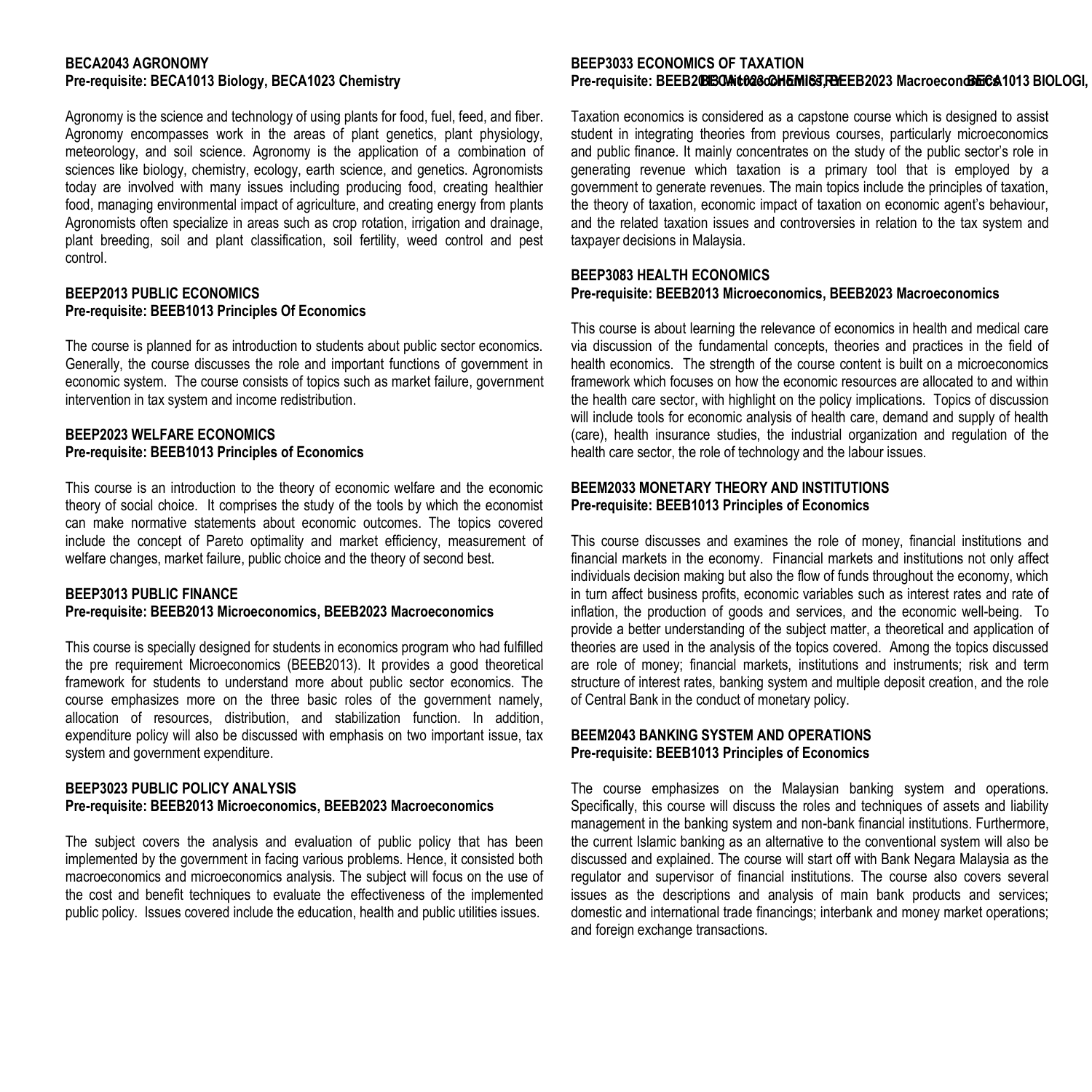#### **BEEM3043 MONETARY ECONOMICS Pre-requisite: BEEB2013 Microeconomics, BEEB2023 Macroeconomics**

This course is a continuation from the "Theory and Financial Institutions" course. Topics that will be discussed in this course are traditional as well as modern monetary theories, the connection between monetary theories and issues/problems in macro monetary economics and monetary policies.

#### **BEEM3053 INVESTMENT THEORY Pre-requisite: BEEB2013 Microeconomics, BEEB2023 Macroeconomics**

This course is devoted to investment analysis in the capital market. The three main issues discussed are security selectivity (security valuation models); portfolio diversification (the portfolio composition of the selected securities); and changes in portfolio composition over time, known as dynamic asset allocation. On the whole, this course provides knowledge and basic understanding regarding the concept and theory of investment. The course is based on discussions of the theory of investment from microeconomic and macroeconomic perspectives, both theory and practical.

## **BEEM3063 INTERNATIONAL MONETARY ECONOMICS**

#### **Pre-requisite: BEEB2013 Microeconomics, BEEB2023 Macroeconomics**

This course exposes students to the international monetary markets that influence the direction of international capital flows in an open economy. It provides basic preparation for those who have intention to work in investment, banking and business sectors at the international level. Moreover, better understanding of international monetary problems within the global environment reported by news media is important to students.

#### **BEEM3073 MONETARY ECONOMICS IN DEVELOPING COUNTRIES Pre-requisite: BEEB2013 Microeconomics, BEEB2023 Macroeconomics**

This course discusses the characteristics of monetary economics and the effectiveness of the implementation of monetary policy among the developing countries. The development of monetary economics in selected developing countries, including Malaysia, will be examined. The experience of these countries will be used as an economic management policy to prevent a recurrence of a financial crisis. Among the topics that will be discussed include financial dualism in developing countries, monetary theory and economic growth, monetary policy in developing countries and international monetary issues that involve developing countries.

## **BEET2013 INTERNATIONAL ECONOMICS Pre-requisite: BEEB1013 Principles Of Economics**

This course introduces a basic theory of international trade, which includes<br>international trade and international finance. Graphical analysis is used to international trade and international finance understand various basic theories of international economics. Application of theories is also provided through discussions of current issues in the international trade and monetary relations.

## **BEET3013 INTERNATIONAL TRADE Pre-requisite: BEEB2013 Microeconomics, BEEB2023 Macroeconomics**

This course covers in detail the basic trade theory which includes: The basic theory of international trade, Neo-classical trade theory, Demand and Supply, Offer Curve

and the Terms of Trade; Factor Endowments and the Heckscher - Ohlin Theory, New Trade Theories and Intra-industry trade, International Trade Policy, Tariff, Nontariff Trade Barriers, Political Economy of Protectionism and International Trade Policies; Trade Policy and income distributions, Trade Negotiation and Trade Policy, the concept of Economic Integration, Trade Creation, Trade Diversion, General Agreement on Trade and Tariffs (GATT) and World Trade Organization (WTO).

#### **BEET3023 INTERNATIONAL FINANCE**

## **Pre-requisite: BEEB2013 Microeconomics, BEEB2023 Macroeconomics**

This course covers the balance of payment, the foreign exchange market and the determinants of nominal and real exchange rate through various theoretical models. foreign exchange market efficiency, speculation, and forecasting. In order to understand the gains from trade on international financial markets, how a country's access to IFM is likely to effect welfare of its citizens and how it may influence production decisions of its firm.

## **BEET3033 INTERNATIONAL INVESTMENTS Pre-requisite: BEEB2013 Microeconomics, BEEB2023 Macroeconomics**

This course will focus on the issues of real (productive) investment in the international arena, which are based on the flows of foreign direct investment (FDI) and the activities of multinational enterprise (MNE).This course will not include discussion on financial investment. The activities of international investment are divided into the movements of Foreign Direct Investment (FDI) and the business activities of Multinational Enterprise (MNE). Nonetheless, this division is often merely a conceptual tool. In practice, FDI and MNE are usually discussed as two sides of the same coin-whether in theory, impact analysis, or policy analysis.

## **BEET3043 INTERNATIONAL MONETARY INSTITUTION Pre-requisite: BEEB2013 Microeconomics, BEEB2023 Macroeconomics**

This course covers topic related to international monetary issues such as the foreign exchange market, balance of payment and the historical perspective of international monetary system. The advantages and disadvantages of the fixed exchange rate system and flexible exchange rate system, the formation and operations of the international organizations such as IMF (International Monetary Fund), World Bank and several current issues such as the Debt Crisis '80s and Asian Currency Crisis '97 will also be discussed in this course.

## **BEEI2053 LABOUR ECONOMICS Pre-requisite: BEEB1013 Principles Of Economics**

The course introduces labour economics from both aspect of Micro and Macroeconomics. The microeconomics part will focus on the determinants of the demand and supply of labour, how the labour demand and supply interact to determine the wage rate and quantity of labour in equilibrium, and issues related to labour market. The macroeconomics aspects will discuss the aggregate of labour market such as distribution of income, labour productivity, employment and the effects of wage rate on price level. From time to time, students will be exposed to the global elements of labour market as well as the discussion on labour markets in Malaysia.